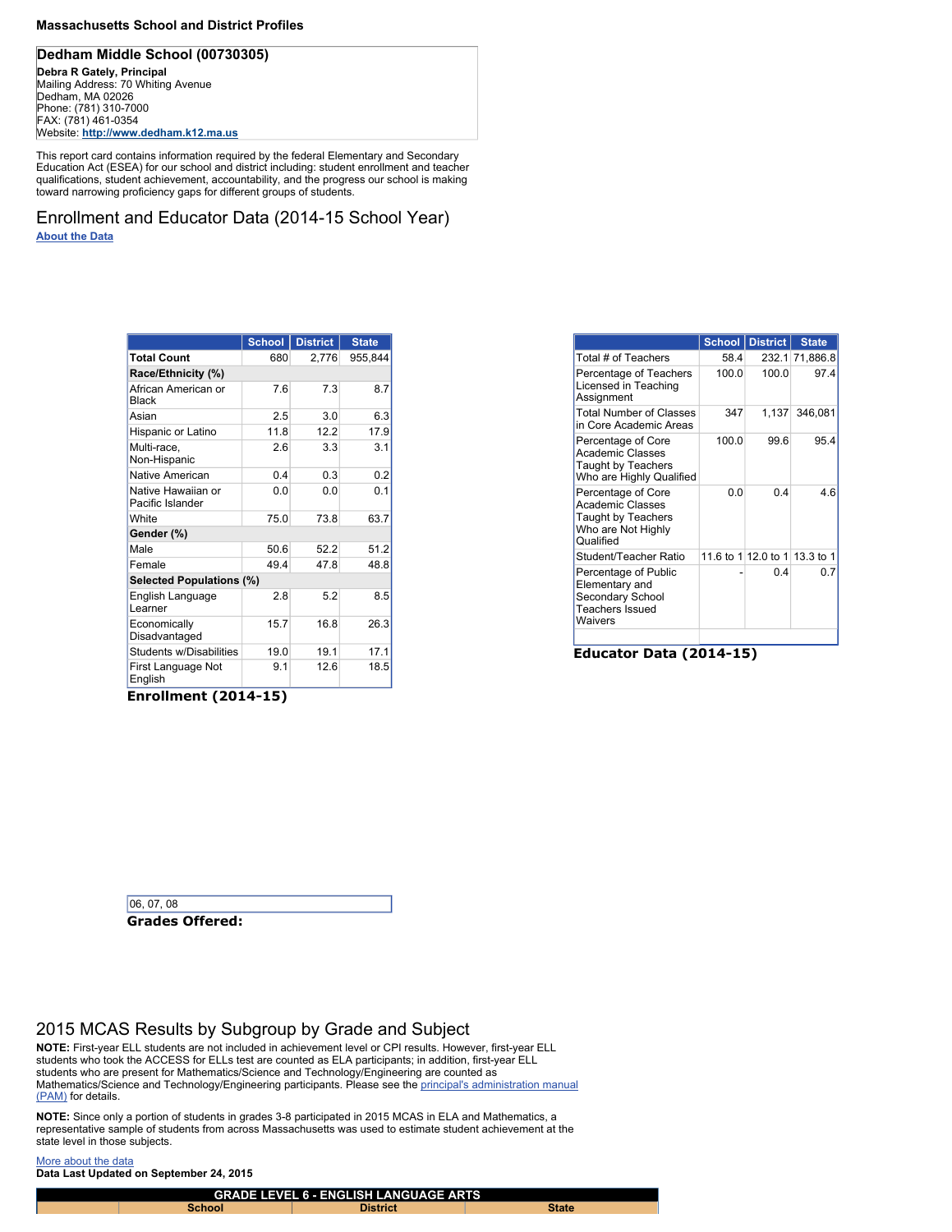|                                     | Stud. Part. % at<br><b>Incl</b> | <b>Rate</b> Each             |                |       |           |  |                       | lin.                         | <b>CPI SGPIncl. Stud. Part.</b> % at<br><b>Incl</b> | <b>Rate</b> Each |       |           |  |                          | lin        | <b>CPI SGPIncl. Stud.</b><br><b>Incl</b>    | Part. % at<br><b>Rate</b> Each |       |           |                       | <b>CPI SGPIncl. in</b><br><b>SGP</b>                                    |
|-------------------------------------|---------------------------------|------------------------------|----------------|-------|-----------|--|-----------------------|------------------------------|-----------------------------------------------------|------------------|-------|-----------|--|--------------------------|------------|---------------------------------------------|--------------------------------|-------|-----------|-----------------------|-------------------------------------------------------------------------|
|                                     |                                 |                              |                | Level |           |  |                       | <b>SGP</b>                   |                                                     |                  | Level |           |  |                          | <b>SGP</b> |                                             |                                | Level |           |                       | $(\#)$                                                                  |
| <b>Student Group</b>                | #                               | $\frac{0}{0}$                |                |       | $A$ P NIW |  |                       | (H)                          | #                                                   | $\frac{9}{6}$    |       | $A$ P NIW |  |                          | (H)        | #                                           | $\frac{9}{6}$                  |       | $A$ P NIW |                       |                                                                         |
| <b>Subgroups</b>                    |                                 |                              |                |       |           |  |                       |                              |                                                     |                  |       |           |  |                          |            |                                             |                                |       |           |                       |                                                                         |
| <b>Students</b><br>w/disabilities   |                                 | 48 100 4 19 48 29 58 3 38 0  |                |       |           |  |                       | 46                           |                                                     | 50 100           |       |           |  | 6  18 46 30 60.0 39.0    | 47         | 4,434                                       | 98                             |       |           | 2 28 35 35 64.3 46.0  | 3,829                                                                   |
| <b>ELL</b> and<br><b>Former ELL</b> | 10 <sup>l</sup>                 | 90                           |                |       |           |  | 0 40 40 20 67.5 N/A   | 9                            | 10 <sup>1</sup>                                     | 90               |       |           |  | 0 40 40 20 67.5 N/A      | 9          | 2,054                                       | 98                             |       |           | 4 35 32 29 66 6 53 0  | 1,809                                                                   |
| Econ.<br>Disadvantaged              |                                 | 39 100                       |                |       |           |  | 8 54 36 3 85.3 47.0   | 38                           | 41                                                  | 100              |       |           |  | 7 54 34 5 86 0 47 0      | 38         | 6,780                                       | 99                             |       |           | 8 44 30 19 75 9 46 0  | 6,277                                                                   |
| <b>High needs</b>                   | 76                              | 99                           |                |       |           |  | 5 37 39 18 70 4 39 0  | 73                           | 79                                                  | 99               |       |           |  | 6 37 38 19 71 5 39 5     |            | 74 10,243                                   | 99                             |       |           | 6 42 31 21 74.5 47.0  | 9,304                                                                   |
| Afr.<br>Amer./Black                 | 12 <sup>1</sup>                 |                              |                |       |           |  | 100 173342 8 77.1 N/A | 11                           | 13                                                  |                  |       |           |  | 100 1531381578.8 N/A     | 11         | 1,274                                       | 98                             |       |           | 7 46 31 15 78 4 45 0  | 1,147                                                                   |
| Amer. Ind. or<br>Alaska Nat.        | $\mathbf{1}$                    | $\blacksquare$               |                |       |           |  |                       |                              |                                                     |                  |       |           |  |                          |            | 49                                          | 98                             |       |           | 10 51 22 16 81.6 57.0 | 46                                                                      |
| Asian                               | 4                               |                              |                |       |           |  |                       |                              | Δ                                                   |                  |       |           |  |                          |            | 1,825                                       | 99                             |       |           | 3150 13 6 91.9 59.0   | 1,695                                                                   |
| Hispanic/Latino                     |                                 | 25 100 12 40 36 12 76 0 52 0 |                |       |           |  |                       | 25                           | 25                                                  |                  |       |           |  | 100 1240 36 12 76.0 52.0 | 25         | 3,869                                       | 99                             |       |           | 7 39 31 24 71 4 45 0  | 3,521                                                                   |
| Multi-race.<br>Non-Hisp./Lat.       | 9                               |                              | $\blacksquare$ |       |           |  |                       |                              | 9                                                   |                  |       |           |  |                          |            | 816                                         | 99                             |       |           | 245417 6 89.951.5     | 770                                                                     |
| Nat. Haw. or<br>Pacif. Isl.         |                                 |                              |                |       |           |  |                       |                              |                                                     |                  |       |           |  |                          |            |                                             | 21 100 1952 14 14 88.1 N/A     |       |           |                       | 19                                                                      |
| <b>White</b>                        | 173                             | 99                           |                |       |           |  |                       | $215320$ 5 88.938.5 166      | 176                                                 | 99               |       |           |  |                          |            | $ 22 53 20 $ 5 $ 89.1 39.0 $ 167 $ 16,232 $ | 99                             |       |           |                       | 215717 6 90.1 51.0 15,442                                               |
| <b>Male</b>                         | 117                             | 99                           |                |       |           |  | 17 50 28 5 85.5 43.5  | 112                          | 118                                                 | 99               |       |           |  |                          |            | 184928 5 85.6 44.0 113 12,384               | 99                             |       |           |                       | 1452221284.251.011,552                                                  |
| Female                              | 107                             | 98                           |                |       |           |  | $215418$ 7 88.136.0   | 103                          | 110                                                 | 98               |       |           |  |                          |            | 21 54 17 8 88.4 36.0 103 11,702             | 99                             |       |           |                       | 245317 7 89.250.0 11,088                                                |
| ELL                                 | 6                               |                              |                |       |           |  |                       |                              | 6 <sup>1</sup>                                      |                  |       |           |  |                          |            | 1,068                                       | 97                             |       |           | 1 1936 44 53 1 51 0   | 858                                                                     |
| <b>Ever ELL</b>                     | 18                              | 94                           |                |       |           |  | 6 44 33 17 73.6 N/A   | 17                           | 18                                                  | 94               |       |           |  | 6 44 33 17 73.6 N/A      | 17         | 3,339                                       | 99                             |       |           | 9 41 28 22 73.9 52.0  | 3,035                                                                   |
| <b>All Students</b>                 |                                 |                              |                |       |           |  |                       |                              |                                                     |                  |       |           |  |                          |            |                                             |                                |       |           |                       |                                                                         |
| 2015                                | 224                             | 99                           |                |       |           |  |                       | 19 52 23 6 86.7 39.0 215     | 228                                                 |                  |       |           |  |                          |            |                                             |                                |       |           |                       | 99 1951 23 7 87.0 39.5 216 24,086 99 1952 1910 86.6 50.0 22,640         |
| 2014                                | 236                             |                              |                |       |           |  |                       | 100 22 56 16 6 89.4 51.0 221 |                                                     |                  |       |           |  |                          |            |                                             |                                |       |           |                       | 239 100 22 55 17 7 89.2 51.0 223 69,579 100 16 52 23 9 85.8 50.0 65,392 |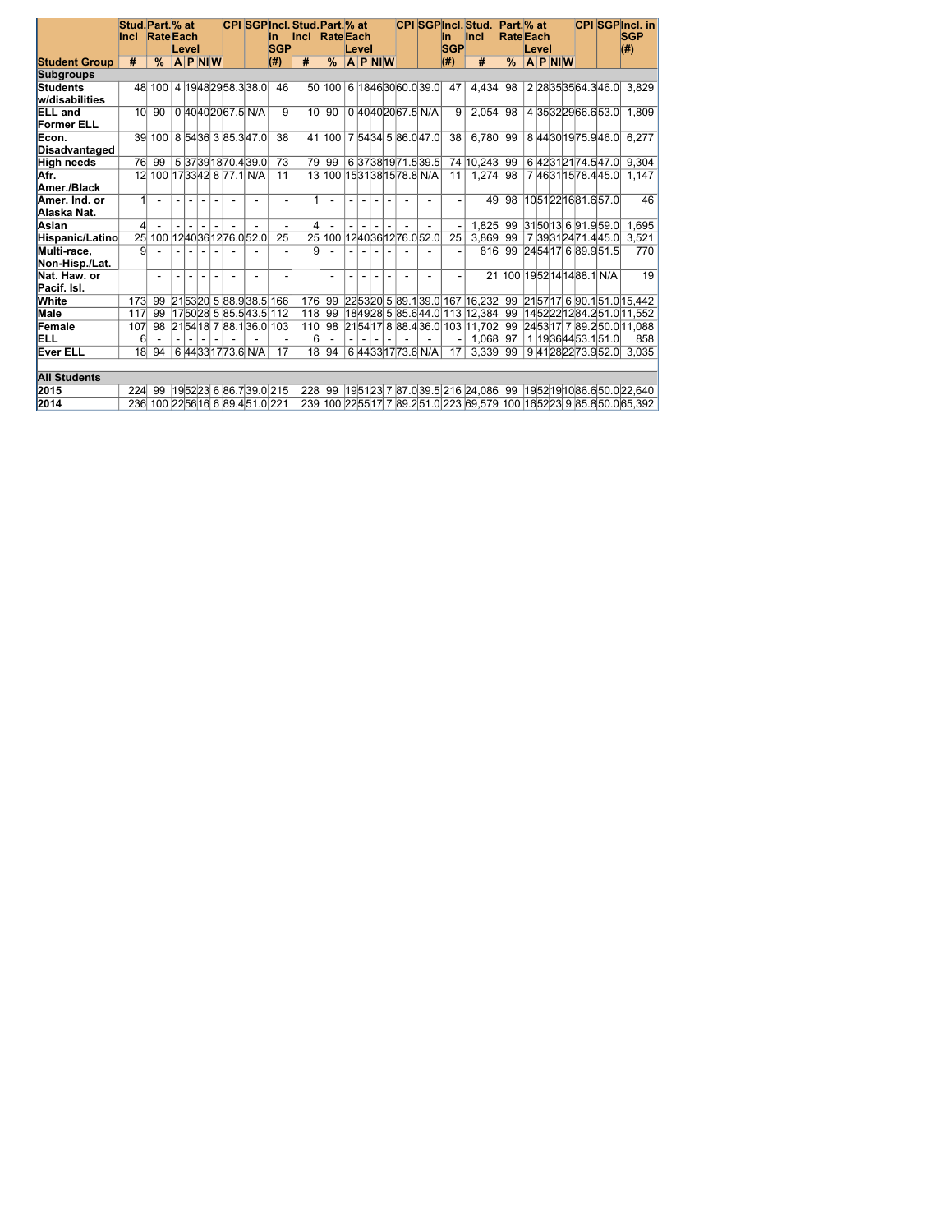|                               |                                 |                  |       |                          |                  |                                  |                   | <b>GRADE LEVEL 6 - MATHEMATICS</b>                    |               |                  |                 |                |                            |                   |                                          |                                |       |                  |                           |                                                                                 |
|-------------------------------|---------------------------------|------------------|-------|--------------------------|------------------|----------------------------------|-------------------|-------------------------------------------------------|---------------|------------------|-----------------|----------------|----------------------------|-------------------|------------------------------------------|--------------------------------|-------|------------------|---------------------------|---------------------------------------------------------------------------------|
|                               |                                 |                  |       |                          | <b>School</b>    |                                  |                   |                                                       |               |                  | <b>District</b> |                |                            |                   |                                          |                                |       | <b>State</b>     |                           |                                                                                 |
|                               | Stud. Part. % at<br><b>Incl</b> | <b>Rate</b> Each |       |                          |                  |                                  | lin<br><b>SGP</b> | <b>CPI SGPIncl. Stud. Part. % at</b><br>Incl RateEach |               | Level            |                 |                |                            | lin<br><b>SGP</b> | <b>CPI SGPIncl. Stud.</b><br><b>Incl</b> | Part. % at<br><b>Rate Each</b> | Level |                  |                           | <b>CPI SGPIncl. in</b><br><b>SGP</b>                                            |
| <b>Student Group</b>          | #                               | $\frac{0}{0}$    | Level |                          | $ A P $ NI $ W $ |                                  | $($ # $)$         | #                                                     | $\frac{0}{0}$ | $ A P $ NI $ W $ |                 |                |                            | $($ # $)$         | #                                        | $\frac{9}{6}$                  |       | $ A P $ NI $ W $ |                           | $($ # $)$                                                                       |
| <b>Subgroups</b>              |                                 |                  |       |                          |                  |                                  |                   |                                                       |               |                  |                 |                |                            |                   |                                          |                                |       |                  |                           |                                                                                 |
| <b>Students</b>               | 47                              | 98               |       |                          |                  | 4 1738 40 53 7 38 5              | 46                | 50 <sup>1</sup>                                       | 98            |                  |                 |                | 4 1638 42 54 0 38 0        | 47                | 4,426                                    | 99                             |       |                  | 5 1632 48 55 7 42 0       | 3,824                                                                           |
| w/disabilities                |                                 |                  |       |                          |                  |                                  |                   |                                                       |               |                  |                 |                |                            |                   |                                          |                                |       |                  |                           |                                                                                 |
| <b>ELL</b> and                | 9                               |                  |       |                          |                  |                                  |                   | 10 <sup>l</sup>                                       | 91            |                  |                 |                | 2020303062.5 N/A           | 8                 | 2,058                                    | 99                             |       |                  | 1221353162.750.0          | 1,809                                                                           |
| <b>Former ELL</b>             |                                 |                  |       |                          |                  |                                  |                   |                                                       |               |                  |                 |                |                            |                   |                                          |                                |       |                  |                           |                                                                                 |
| Econ.                         | 38                              | 98               |       |                          |                  | 18 37 29 16 77.6 58.5            | 38                | 42                                                    | 98            |                  |                 |                | 1736262175.658.5           | 38                | 6,769                                    | 99                             |       |                  | 14 27 34 25 68.8 45.0     | 6,268                                                                           |
| Disadvantaged                 |                                 |                  |       |                          |                  |                                  |                   |                                                       |               |                  |                 |                |                            |                   |                                          |                                |       |                  |                           |                                                                                 |
| <b>High needs</b>             | 75                              | 99               |       |                          |                  | 15  24  36  25  67.0  47.0       | 73                | 80 <sup>1</sup>                                       | 99            |                  |                 |                | 14 24 35 28 66.6 45.5      |                   | 74 10,230                                | 99                             |       |                  | 13 25 33 29 67.1 45.0     | 9,297                                                                           |
| Afr.                          | 12                              |                  |       |                          |                  | 100 33 8 33 25 70 8 N/A          | 11                |                                                       |               |                  |                 |                | 14 100 29 7 29 36 69 6 N/A | 11                | 1,272                                    | 99                             |       |                  | 1229342668.547.0          | 1,137                                                                           |
| Amer./Black                   |                                 |                  |       |                          |                  |                                  |                   |                                                       |               |                  |                 |                |                            |                   |                                          |                                |       |                  |                           |                                                                                 |
| Amer. Ind. or<br>Alaska Nat.  | 1                               | $\overline{a}$   |       |                          |                  |                                  |                   |                                                       |               |                  |                 |                |                            |                   | 49                                       |                                |       |                  | 100 24 22 33 20 70 9 44 0 | 47                                                                              |
| Asian                         | 4                               |                  |       |                          |                  |                                  |                   | 4                                                     |               |                  |                 |                |                            |                   |                                          | 1,831 100 53 26 15 6 90.6 60.0 |       |                  |                           | 1,693                                                                           |
| Hispanic/Latino               | $\overline{24}$                 | 96               |       |                          |                  | 2921292171.955.0                 | 24                | $\overline{24}$                                       | 96            |                  |                 |                | 2921292171.955.0           | 24                | 3,861                                    | 99                             |       |                  | 1326322966.545.0          | 3,513                                                                           |
| Multi-race,<br>Non-Hisp./Lat. | 8                               |                  |       |                          |                  |                                  |                   | 8                                                     |               |                  |                 |                |                            |                   | 816                                      | 99                             |       |                  | 3628261083.153.0          | 764                                                                             |
| Nat. Haw. or<br>Pacif. Isl.   |                                 | $\overline{a}$   |       |                          |                  |                                  |                   |                                                       |               |                  |                 |                |                            |                   | 21                                       |                                |       |                  | 100 43 10 29 19 76.2 N/A  | 19                                                                              |
| <b>White</b>                  | 174                             | 99               |       |                          |                  | 443417 6 90.2 61.5 168           |                   | 178                                                   | 99            |                  |                 |                |                            |                   | 433417 6 89.7 61.0 169 16,208 99         |                                |       |                  |                           | 33 35 22 10 85.0 49.5 15.424                                                    |
| <b>Male</b>                   | 117                             | 99               |       |                          |                  | 4028211085.055.0113              |                   | 118                                                   | 99            |                  |                 |                |                            |                   | 4028221085.054.0114 12,382 99            |                                |       |                  |                           | 30 31 24 16 80.0 47.0 11.543                                                    |
| Female                        | 106                             | 98               |       |                          |                  | 423219 7 88.7 64.5 102           |                   | 111                                                   | 98            |                  |                 |                |                            |                   |                                          |                                |       |                  |                           | 41 32 18  9  87.6  64.5  102   11,676  100   31  34  24  11  83.1  53.0  11,054 |
| ELL                           | 5                               |                  |       | $\overline{\phantom{a}}$ |                  |                                  |                   | $6 \mid$                                              |               |                  | $\blacksquare$  | $\blacksquare$ |                            |                   | 1,070                                    | 99                             |       |                  | 4 14 36 45 51.3 47.0      | 857                                                                             |
| <b>Ever ELL</b>               | 17                              | 95               |       |                          |                  | 24 18 41 18 69.1 N/A             | 16                | 18                                                    |               |                  |                 |                | 95 2217392266.7 N/A        | 16                | 3,344                                    | 99                             |       |                  | 19 25 31 25 69.7 51.0     | 3,032                                                                           |
|                               |                                 |                  |       |                          |                  |                                  |                   |                                                       |               |                  |                 |                |                            |                   |                                          |                                |       |                  |                           |                                                                                 |
| <b>All Students</b>           |                                 |                  |       |                          |                  |                                  |                   |                                                       |               |                  |                 |                |                            |                   |                                          |                                |       |                  |                           |                                                                                 |
| 2015                          | 223                             | 99               |       |                          |                  | 413020 9 86.8 62.0 215           |                   |                                                       |               |                  |                 |                |                            |                   |                                          |                                |       |                  |                           | 229 99 4130 20 10 86 2 61 5 216 24 058 99 30 32 24 14 81 5 50 0 22 5 97         |
| 2014                          |                                 |                  |       |                          |                  | 235 100 42 28 23 8 85.1 45.5 222 |                   |                                                       |               |                  |                 |                |                            |                   |                                          |                                |       |                  |                           | 238 100 41 28 22 9 85.0 45.5 224 69,851 100 29 31 25 15 80.2 50.0 65,603        |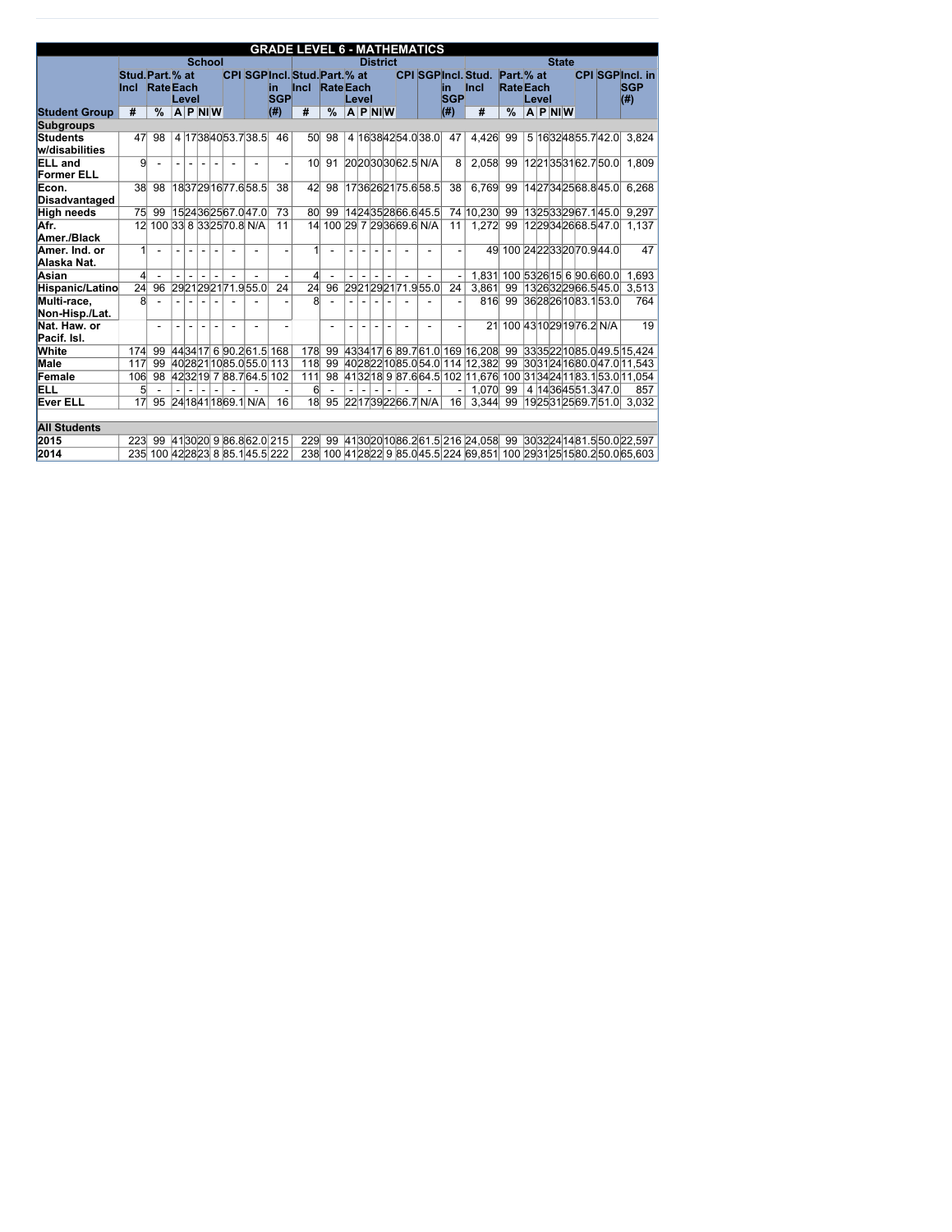|                                     |                                 |                  |                          |                |                |  |                                 |                    | <b>GRADE LEVEL 7 - ENGLISH LANGUAGE ARTS</b> |                 |                |                |                          |                |                                           |                   |             |                 |                                |       |              |                         |                                                |
|-------------------------------------|---------------------------------|------------------|--------------------------|----------------|----------------|--|---------------------------------|--------------------|----------------------------------------------|-----------------|----------------|----------------|--------------------------|----------------|-------------------------------------------|-------------------|-------------|-----------------|--------------------------------|-------|--------------|-------------------------|------------------------------------------------|
|                                     |                                 |                  |                          |                | <b>School</b>  |  |                                 |                    |                                              |                 |                |                | <b>District</b>          |                |                                           |                   |             |                 |                                |       | <b>State</b> |                         |                                                |
|                                     | Stud. Part. % at<br><b>Incl</b> | <b>Rate</b> Each |                          | Level          |                |  |                                 | lin.<br><b>SGP</b> | CPI SGPIncl. Stud. Part. % at<br><b>Incl</b> | <b>RateEach</b> |                | Level          |                          |                | <b>CPI SGPIncl. Stud.</b>                 | lin<br><b>SGP</b> | <b>Incl</b> |                 | Part. % at<br><b>Rate</b> Each | Level |              |                         | <b>CPI SGPIncl. in</b><br><b>SGP</b><br>$(\#)$ |
| <b>Student Group</b>                | #                               | $\frac{0}{0}$    |                          | $A$ P NIW      |                |  |                                 | (#)                | #                                            | $\frac{9}{6}$   |                |                | $A$ P NIW                |                |                                           | $($ # $)$         |             | #               | $\frac{0}{0}$                  |       | $A$ P NIW    |                         |                                                |
| <b>Subgroups</b>                    |                                 |                  |                          |                |                |  |                                 |                    |                                              |                 |                |                |                          |                |                                           |                   |             |                 |                                |       |              |                         |                                                |
| Students<br>w/disabilities          | 48                              | 98               |                          |                |                |  | 0 25 56 19 65 6 42 0            | 45                 |                                              | 50 98           |                |                |                          |                | 0 26 54 20 67 0 43 0                      | 46                |             | 4,908           | 97                             |       |              | 1 28 43 29 67 2 44 0    | 4,236                                          |
| <b>ELL</b> and<br><b>Former ELL</b> | 12 <sup>1</sup>                 | 92               |                          |                |                |  | 0 4250 8 77.1 N/A               | 11                 | 12                                           | 92              |                |                |                          |                | 0 4250 8 77.1 N/A                         | 11                |             | 1,861           | 97                             |       |              | 1 3241 26 65.1 53.0     | 1,564                                          |
| Econ.<br>Disadvantaged              | 46                              | 100              |                          |                |                |  | 7 57 30 7 84.8 44.0             | 43                 |                                              | 48 100          |                |                |                          |                | 6 54 33 6 84.4 44.0                       | 43                |             | 7,240           | 98                             |       |              | 347361477.346.0         | 6,617                                          |
| <b>High needs</b>                   | 89                              | 99               |                          |                |                |  | 343421275.842.5                 | 84                 | 93                                           | 99              |                |                |                          |                | 3 42 42 13 76 3 43 0                      |                   |             | 85 10,913 98    |                                |       |              | 2 43 37 17 75.5 46.0    | 9,785                                          |
| Afr.<br>Amer./Black                 | 20 <sup>°</sup>                 | 100              |                          |                |                |  | 5 5530 10 81.3 N/A              | 19                 |                                              | 20 100          |                |                |                          |                | 5 5530 10 81.3 N/A                        | 19                |             | 1,365           | 98                             |       |              | 2 49 35 13 78 8 47 0    | 1,217                                          |
| Amer. Ind. or<br>Alaska Nat.        |                                 | $\blacksquare$   | $\blacksquare$           | $\sim$         |                |  |                                 | $\blacksquare$     |                                              |                 | $\blacksquare$ | $\blacksquare$ | $\blacksquare$           | $\blacksquare$ |                                           |                   |             | 51              | 100                            |       |              | 4 55 16 25 76 5 44 5    | 48                                             |
| Asian                               | $\overline{4}$                  |                  |                          |                |                |  |                                 |                    | $\left  \right $                             |                 |                |                | $\blacksquare$           |                |                                           |                   |             | 1,800           | 99                             |       |              | 1963 14 5 92.3 58.0     | 1,676                                          |
| Hispanic/Latino                     | $\overline{30}$                 | 97               |                          |                |                |  | 0 6330 7 84.2 42.0              | 27                 | $\overline{32}$                              | 97              |                |                |                          |                | 0 63 31 6 84.4 42.0                       | 28                |             | 4,100           | 98                             |       |              | 243381774.346.0         | 3,706                                          |
| Multi-race,<br>Non-Hisp./Lat.       | 3                               |                  | $\overline{\phantom{a}}$ |                |                |  |                                 |                    | 3                                            |                 |                |                |                          |                |                                           |                   |             | 768             | 99                             |       |              | 11 59 21 8 87.5 49.0    | 712                                            |
| Nat. Haw. or<br>Pacif. Isl.         |                                 | $\overline{a}$   |                          |                |                |  |                                 |                    |                                              |                 |                |                |                          |                |                                           |                   |             | 29 <sup>°</sup> |                                |       |              | 100 1745 31 7 82.8 51.0 | 25                                             |
| <b>White</b>                        | 173                             | 100              |                          |                |                |  | 9 68 20 3 90.3 35.0 170         |                    |                                              | 176 100         |                |                |                          |                | 9 67 20 4 90.3 35.0 170 16,703            |                   |             |                 | 99                             |       |              |                         | 1066 19 6 90 3 50 0 15,796                     |
| <b>Male</b>                         | 107                             | 99               |                          |                |                |  | 2 61271082.228.0 103            |                    | 110                                          | 99              |                |                |                          |                | 2 60 27 11 82.5 28.0 104 12,683           |                   |             |                 | 99                             |       |              |                         | 5 56 28 11 83.1 42.0 11,750                    |
| Female                              | 123                             | 100              |                          |                |                |  | 13 70 17  0  94.1 44.5  120     |                    |                                              |                 |                |                |                          |                | 125 100 13 70 18 0 94.0 44.5 120 12, 133  |                   |             |                 | 99                             |       |              |                         | 1365 17 5 91.1 57.0 11,430                     |
| <b>ELL</b>                          | 6                               | $\blacksquare$   | $\sim$                   | $\blacksquare$ | $\blacksquare$ |  |                                 |                    | 6 <sup>1</sup>                               |                 | $\blacksquare$ | $\blacksquare$ | $\overline{\phantom{a}}$ | $\blacksquare$ |                                           |                   |             | 1,172           | 96                             |       |              | 0 20 45 35 56.0 51.5    | 898                                            |
| <b>Ever ELL</b>                     | 28                              | 97               |                          |                |                |  | 4 54 36 7 80 4 43 0             | 26                 |                                              | 28 97           |                |                |                          |                | 4 54 36 7 80.4 43.0                       | 26                |             | 3,596           | 98                             |       |              | 345351774.953.0         | 3,228                                          |
| <b>All Students</b>                 |                                 |                  |                          |                |                |  |                                 |                    |                                              |                 |                |                |                          |                |                                           |                   |             |                 |                                |       |              |                         |                                                |
| 2015                                |                                 | 230 100          |                          |                |                |  | 8 66 22 5 88.6 37.0 223         |                    |                                              |                 |                |                |                          |                | 235 100 8 65 22 5 88.6 37.0 224 24,816 99 |                   |             |                 |                                |       |              |                         | 9 60 23 8 87.0 50.0 23,180                     |
| $ 2014\rangle$                      |                                 |                  |                          |                |                |  | 219 100 5 75 17 3 91.6 37.0 214 |                    |                                              |                 |                |                |                          |                | 227 100 4 74 19 3 91.0 37.0 216 70,612 99 |                   |             |                 |                                |       |              |                         | 11 61 21 7 88.3 50.0 66,229                    |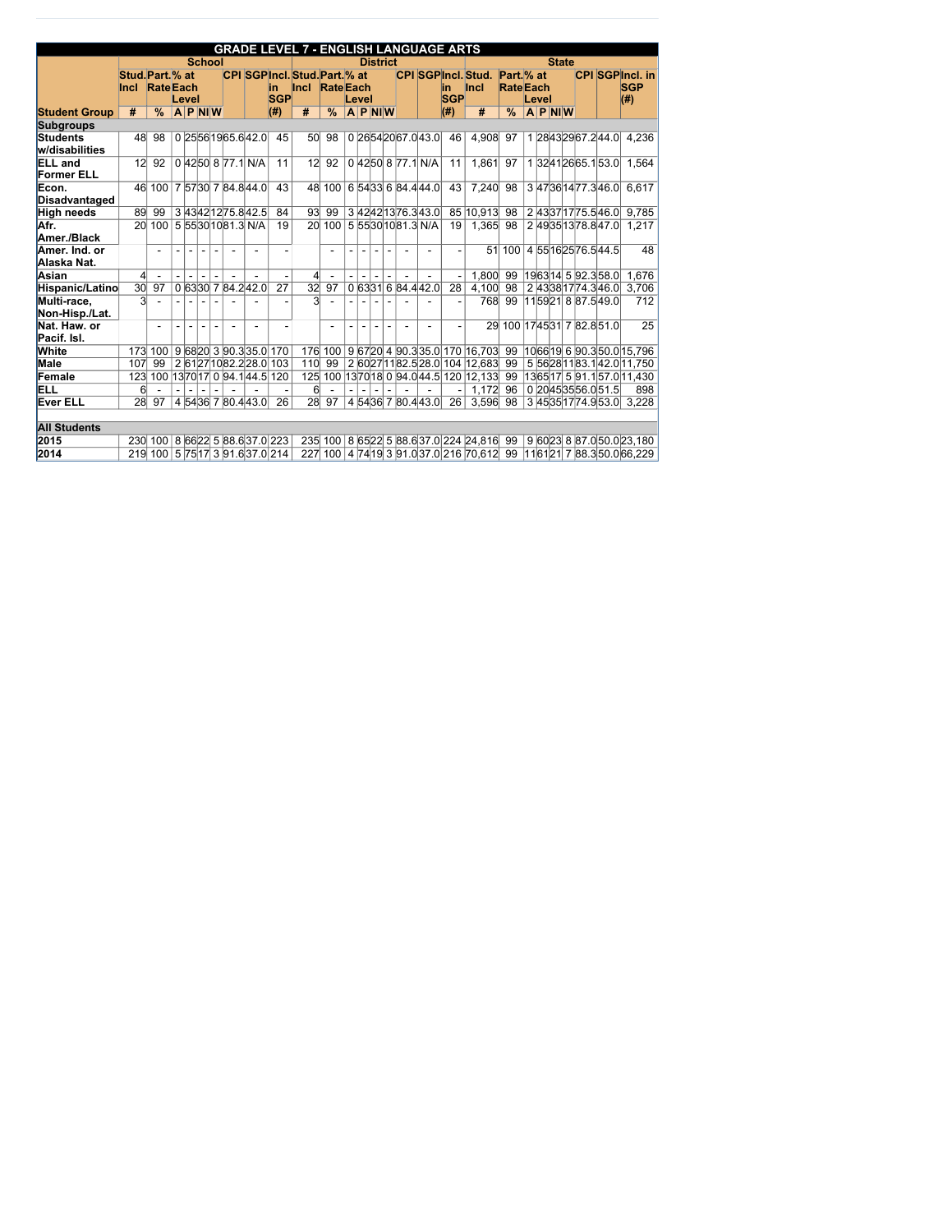|                                     |                                 |                  |       |                |  |                                 |                    | <b>GRADE LEVEL 7 - MATHEMATICS</b>             |               |       |                |                 |                          |                                                                                                 |                   |             |                 |                                           |       |                  |                                 |                                                   |
|-------------------------------------|---------------------------------|------------------|-------|----------------|--|---------------------------------|--------------------|------------------------------------------------|---------------|-------|----------------|-----------------|--------------------------|-------------------------------------------------------------------------------------------------|-------------------|-------------|-----------------|-------------------------------------------|-------|------------------|---------------------------------|---------------------------------------------------|
|                                     |                                 |                  |       | <b>School</b>  |  |                                 |                    |                                                |               |       |                | <b>District</b> |                          |                                                                                                 |                   |             |                 |                                           |       | <b>State</b>     |                                 |                                                   |
|                                     | Stud. Part. % at<br><b>Incl</b> | <b>Rate</b> Each | Level |                |  |                                 | lin.<br><b>SGP</b> | CPI SGPIncl. Stud. Part. % at<br>Incl RateEach |               | Level |                |                 |                          | <b>CPI SGPIncl. Stud.</b>                                                                       | lin<br><b>SGP</b> | <b>Incl</b> |                 | Part. <sub>%</sub> at<br><b>Rate</b> Each | Level |                  |                                 | <b>CPI SGPIncl. in</b><br><b>SGP</b><br>$($ # $)$ |
| <b>Student Group</b>                | #                               | $\frac{0}{0}$    |       | $A$ P NIW      |  |                                 | $($ # $)$          | #                                              | $\frac{0}{0}$ |       |                | $A$ P NIW       |                          |                                                                                                 | $($ # $)$         |             | #               | $\frac{0}{0}$                             |       | $ A P $ NI $ W $ |                                 |                                                   |
| <b>Subgroups</b>                    |                                 |                  |       |                |  |                                 |                    |                                                |               |       |                |                 |                          |                                                                                                 |                   |             |                 |                                           |       |                  |                                 |                                                   |
| <b>Students</b><br>w/disabilities   | 48                              | 98               |       |                |  | 2 15 29 54 44.3 35.0            | 44                 | 50                                             | 98            |       |                |                 |                          | 2 1430 54 46.0 35.0                                                                             | 45                |             | 4,942           | 98                                        |       |                  | 2 11 25 62 46.5 45.0            | 4,244                                             |
| <b>ELL</b> and<br><b>Former ELL</b> | 13                              | 100              |       |                |  | 0 15 62 23 53.8 N/A             | 11                 |                                                | 13 100        |       |                |                 |                          | 0 15 62 23 53.8 N/A                                                                             | 11                |             | 1,876           | 99                                        |       |                  | 6 17 25 52 49.8 49.0            | 1,582                                             |
| Econ.<br>Disadvantaged              | 46                              |                  |       |                |  | 100 20 24 39 17 69 0 45 0       | 43                 |                                                |               |       |                |                 |                          | 48 100 19 27 38 17 70 3 45 0                                                                    | 43                |             | 7,258           | 99                                        |       |                  | 8 21 31 40 57 9 46 0            | 6,644                                             |
| <b>High needs</b>                   | 89                              | 99               |       |                |  | 1120363358.743.0                | 83                 | 93                                             | 99            |       |                |                 |                          | 1122353260.244.0                                                                                |                   |             | 84 10,951       | 99                                        |       |                  | 7 1930 44 56 1 47 0             | 9,812                                             |
| Afr.<br>Amer./Black                 | 20 <sup>1</sup>                 |                  |       |                |  | 100 25 15 30 30 63.8 N/A        | 19                 |                                                |               |       |                |                 |                          | 20 100 25 15 30 30 63.8 N/A                                                                     | 19                |             | 1,365           | 99                                        |       |                  | 5 20 32 43 55.6 46.0            | 1,220                                             |
| Amer. Ind. or<br>Alaska Nat.        |                                 | $\blacksquare$   |       |                |  |                                 |                    |                                                |               |       |                |                 |                          |                                                                                                 |                   |             | 50 <sub>l</sub> | 98                                        |       |                  | 1032223665.546.0                | 47                                                |
| Asian                               | $\overline{4}$                  |                  |       |                |  |                                 |                    | $\left  \right $                               |               |       |                |                 |                          |                                                                                                 |                   |             |                 |                                           |       |                  | 1,806 100 47 28 15 10 87.3 60.0 | 1,663                                             |
| Hispanic/Latino                     | $\overline{31}$                 | 100              |       |                |  | 3 26 48 23 59 7 59 0            | $\overline{27}$    | 33                                             | 100           |       |                |                 |                          | 3 27 48 21 61.4 59.0                                                                            | 28                |             | 4,109           | 99                                        |       |                  | 7 1930 44 54.6 46.0             | 3,716                                             |
| Multi-race,<br>Non-Hisp./Lat.       | 3                               |                  |       |                |  |                                 |                    | 3                                              |               |       |                |                 |                          |                                                                                                 |                   |             | 767             | 99                                        |       |                  | 2629232275.251.0                | 715                                               |
| Nat. Haw. or<br>Pacif. Isl.         |                                 |                  |       |                |  |                                 |                    |                                                |               |       |                |                 |                          |                                                                                                 |                   |             |                 |                                           |       |                  | 28 100 36 18 18 29 69 6 62 0    | $\overline{25}$                                   |
| <b>White</b>                        | 172                             | 99               |       |                |  | 3338191184.738.0169             |                    | 175                                            | 99            |       |                |                 |                          | 32 38 18 11 85.0 38.0 169 16.738                                                                |                   |             |                 | -99                                       |       |                  |                                 | 2234261877.351.015,836                            |
| <b>Male</b>                         | 108                             |                  |       |                |  | 100 25 30 24 21 73.8 42.0 103   |                    | 111                                            |               |       |                |                 |                          | 100 24 30 24 22 74 3 42 0 104 12, 721                                                           |                   |             |                 | 99                                        |       |                  |                                 | 20 29 26 25 72.0 50.0 11,776                      |
| Female                              | 122                             | 99               |       |                |  | $ 30 39 23 $ 9 $ 83.8 42.0 119$ |                    | 124                                            | 99            |       |                |                 |                          | $\left  2940 \right  23 \left  9 \right  84.1 \left  42.0 \right  119 \left  12.142 \right  99$ |                   |             |                 |                                           |       |                  |                                 | 2132262274.151.011,446                            |
| ELL                                 | 7                               |                  |       | $\blacksquare$ |  |                                 |                    | 7                                              |               |       | $\blacksquare$ | $\blacksquare$  | $\overline{\phantom{a}}$ |                                                                                                 |                   |             |                 | 1,184 99                                  |       |                  | 3 12 23 6 2 41.7 48.0           | 913                                               |
| <b>Ever ELL</b>                     | 29 <sup>°</sup>                 |                  |       |                |  | 100 14 21 48 17 65.5 56.5       | 26                 |                                                |               |       |                |                 |                          | 29 100 14 21 48 17 65 5 5 6 5                                                                   | 26                |             |                 | 3,610 99                                  |       |                  | 13 21 26 39 59.4 51.0           | 3,248                                             |
| <b>All Students</b>                 |                                 |                  |       |                |  |                                 |                    |                                                |               |       |                |                 |                          |                                                                                                 |                   |             |                 |                                           |       |                  |                                 |                                                   |
| 2015                                | 230                             |                  |       |                |  | 100 27 34 23 15 79 1 42 0 222   |                    |                                                |               |       |                |                 |                          | 235 100 27 35 23 15 79 5 42 0 223 24 863 99                                                     |                   |             |                 |                                           |       |                  |                                 | 2030262373.051.023,222                            |
| 2014                                | 219                             |                  |       |                |  | 100 22 44 22 11 82.9 55.0 214   |                    |                                                |               |       |                |                 |                          | 226 100 2242 23 13 81.5 55.0 216 70,978 99                                                      |                   |             |                 |                                           |       |                  |                                 | 1733262472.550.066,507                            |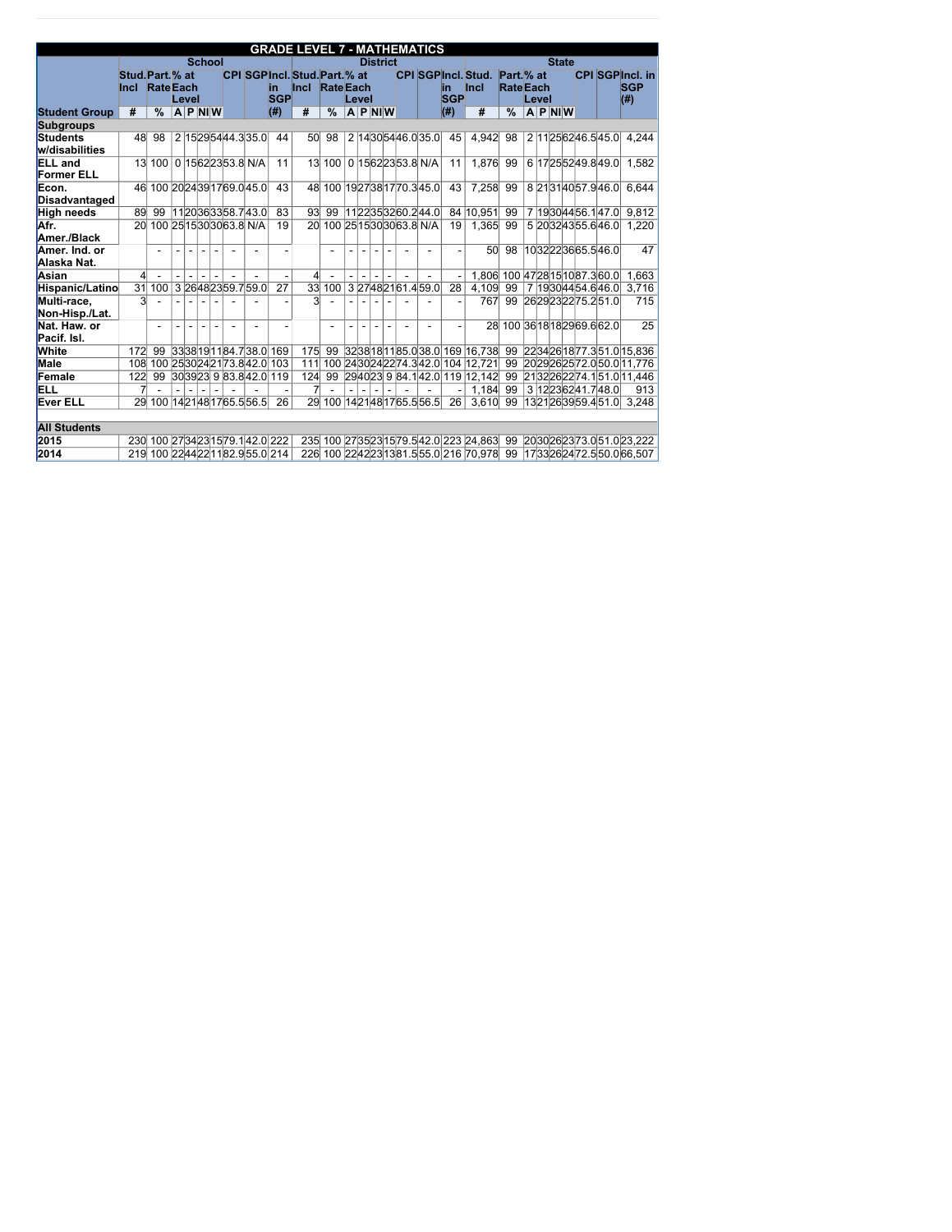|                                     |                                 |                  |                          |           |               |  |                                  |                          | <b>GRADE LEVEL 8 - ENGLISH LANGUAGE ARTS</b>          |                     |                |                |                 |                |                            |                   |                                            |                                |       |              |                          |                                                |
|-------------------------------------|---------------------------------|------------------|--------------------------|-----------|---------------|--|----------------------------------|--------------------------|-------------------------------------------------------|---------------------|----------------|----------------|-----------------|----------------|----------------------------|-------------------|--------------------------------------------|--------------------------------|-------|--------------|--------------------------|------------------------------------------------|
|                                     |                                 |                  |                          |           | <b>School</b> |  |                                  |                          |                                                       |                     |                |                | <b>District</b> |                |                            |                   |                                            |                                |       | <b>State</b> |                          |                                                |
|                                     | Stud. Part. % at<br><b>Incl</b> | <b>Rate</b> Each |                          | Level     |               |  |                                  | lin.<br><b>SGP</b>       | <b>CPI SGPIncl. Stud. Part. % at</b><br>Incl RateEach |                     |                | Level          |                 |                |                            | lin<br><b>SGP</b> | <b>CPI SGPIncl. Stud.</b><br><b>Incl</b>   | Part. % at<br><b>Rate</b> Each | Level |              |                          | <b>CPI SGPIncl. in</b><br><b>SGP</b><br>$(\#)$ |
| <b>Student Group</b>                | #                               | $\frac{9}{6}$    |                          | $A$ P NIW |               |  |                                  | (#)                      | #                                                     | $\frac{0}{0}$       |                |                | $A$ P NIW       |                |                            | $($ # $)$         | #                                          | $\frac{0}{0}$                  |       | $A$ P NIW    |                          |                                                |
| <b>Subgroups</b>                    |                                 |                  |                          |           |               |  |                                  |                          |                                                       |                     |                |                |                 |                |                            |                   |                                            |                                |       |              |                          |                                                |
| Students<br>w/disabilities          |                                 | 35 100           |                          |           |               |  | 3 3443 20 70 0 49 0              | 35                       |                                                       | 36 97               |                |                |                 |                | 3 3342 22 68.8 48.0        | 36                | 4,386                                      | 99                             |       |              | 4 38 33 26 73 0 46 0     | 3,802                                          |
| <b>ELL</b> and<br><b>Former ELL</b> | 10 <sup>1</sup>                 |                  |                          |           |               |  | 100 20 60 20 0 90.0 N/A          | 9                        |                                                       |                     |                |                |                 |                | 10 100 20 60 20 0 90.0 N/A | 9                 | 1,408                                      | 97                             |       |              | 4 40 31 25 70 4 58 0     | 1,144                                          |
| Econ.<br>Disadvantaged              | 45                              | 98               |                          |           |               |  | 1862 16 4 91.7 46.0              | 45                       | 46                                                    | 96                  |                |                |                 |                | $206115$ 4 91.846.0        | 45                | 6,876                                      | 99                             |       |              | 1253231284.048.0         | 6,325                                          |
| <b>High needs</b>                   | 75                              | 99               |                          |           |               |  | 125524 9 84.7 46.0               | 74                       | 77                                                    | 98                  |                |                |                 |                | 13 53 23 10 84.1 46.0      |                   | 75 10,098 99                               |                                |       |              | $10$ 51251482.149.0      | 9,118                                          |
| Afr.<br>Amer./Black                 | 16                              |                  |                          |           |               |  | 100 25 69 0 6 93.8 N/A           | 16                       | 17                                                    | 95                  |                |                |                 |                | $2965$ 0 6 94.1 N/A        | 16                | 1,372                                      | 99                             |       |              | 1353231185.251.0         | 1,235                                          |
| Amer. Ind. or<br>Alaska Nat.        | $\mathbf{1}$                    | $\blacksquare$   | $\blacksquare$           | $\sim$    |               |  |                                  | $\blacksquare$           |                                                       |                     | $\overline{a}$ |                | $\blacksquare$  | $\blacksquare$ |                            |                   |                                            | 48 100 1365 19 4 89 6 45 0     |       |              |                          | 43                                             |
| Asian                               | 8 <sup>1</sup>                  |                  |                          |           |               |  |                                  |                          | 8 <sup>1</sup>                                        |                     |                |                |                 |                |                            |                   | 1,734                                      | 99                             |       |              | 42 46 8 3 94.9 62.0      | 1,636                                          |
| Hispanic/Latino                     | 24                              | 100              |                          |           |               |  | 8 63 25 4 87.5 54.0              | 23                       |                                                       | $\overline{24}$ 100 |                |                |                 |                | 8 63 25 4 87.5 54.0        | 23                | 3,849                                      | 99                             |       |              | 1151251481.750.0         | 3,507                                          |
| Multi-race,<br>Non-Hisp./Lat.       | 6 <sup>1</sup>                  |                  | $\overline{\phantom{a}}$ |           |               |  |                                  | $\overline{\phantom{a}}$ | $6 \mid$                                              |                     |                |                |                 |                |                            |                   | 791                                        | 99                             |       |              | 31 53 12 4 93.2 51.0     | 756                                            |
| Nat. Haw. or<br>Pacif. Isl.         |                                 | $\overline{a}$   |                          |           |               |  |                                  |                          |                                                       |                     |                |                |                 |                |                            |                   | 29 <sup>°</sup>                            |                                |       |              | 100 38 38 17 7 90.5 59.5 | 26                                             |
| <b>White</b>                        | 155                             | 99               |                          | 2068 8    |               |  | 395.249.5154                     |                          |                                                       | 156 99              |                |                |                 |                |                            |                   | 2068 8 4 94.7 49.0 155 16,804              | 99                             |       |              |                          | 28 56 11 4 93.7 49.0 16,065                    |
| <b>Male</b>                         | 110                             | 100              |                          |           |               |  | 16 70 10 4 94.1 52.0             | 109                      |                                                       |                     |                |                |                 |                |                            |                   | 110 100 16 70 10 4 94 1 52 0 109 12,561    | 99                             |       |              |                          | 1956 17 8 88 9 49 0 11, 764                    |
| Female                              | 100                             | 99               |                          |           |               |  | 26 62 9 3 94.5 48.0              | 99                       | 102                                                   | 98                  |                |                |                 |                |                            |                   | 26 61 9 4 93.9 48.0 100 12,066 99          |                                |       |              |                          | 33 53 10 4 94.0 51.0 11.504                    |
| <b>ELL</b>                          | 8                               | $\blacksquare$   | $\sim$                   |           |               |  |                                  |                          | 8 <sup>0</sup>                                        |                     | $\overline{a}$ | $\blacksquare$ | $\blacksquare$  | $\blacksquare$ |                            |                   | 985                                        | 97                             |       |              | 2 30 37 32 63.0 60.0     | 746                                            |
| <b>Ever ELL</b>                     |                                 |                  |                          |           |               |  | 24 100 21 58 21 0 91.7 60.0      | 23                       | 24                                                    | 96                  |                |                |                 |                | 215821091.760.0            | 23                | 3,369                                      | 99                             |       |              | 15 49 23 13 82.2 57.0    | 3,054                                          |
| <b>All Students</b>                 |                                 |                  |                          |           |               |  |                                  |                          |                                                       |                     |                |                |                 |                |                            |                   |                                            |                                |       |              |                          |                                                |
| 2015                                |                                 |                  |                          |           |               |  | 210 100 21 66 10 3 94.3 50.0 208 |                          |                                                       |                     |                |                |                 |                |                            |                   | 212 99 21 66 9 4 94 0 50 0 209 24 6 27 99  |                                |       |              |                          | $2654$ 14 6 91.4 50.0 23,268                   |
| $ 2014\rangle$                      |                                 |                  |                          |           |               |  | 193 100 12 73 13 2 93.7 48.0 186 |                          |                                                       |                     |                |                |                 |                |                            |                   | 201 100 12 70 14 4 92.4 48.0 189 70,999 99 |                                |       |              |                          | 14 65 14 8 90.2 50.0 66.919                    |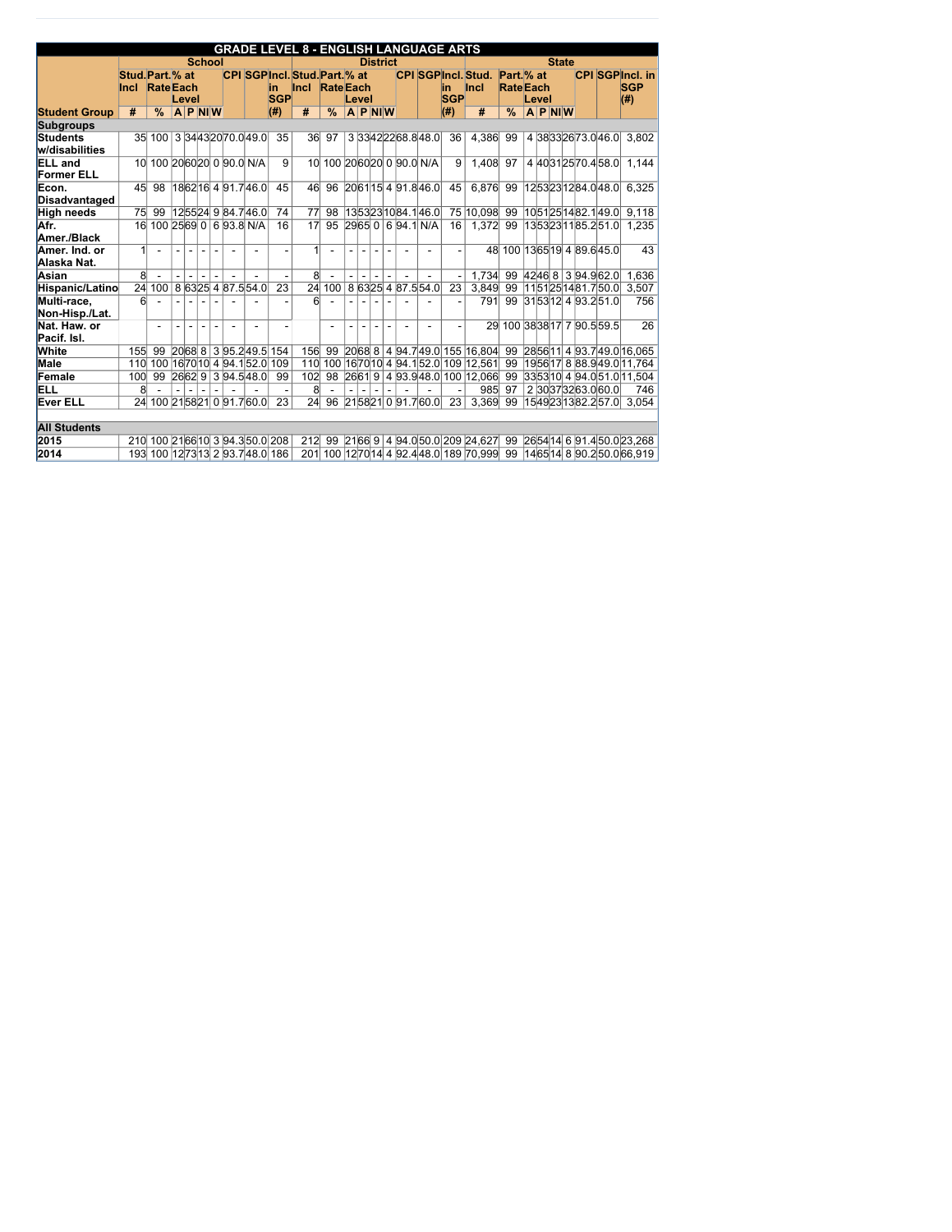|                                     |                                          |                              |                |                  |  |                              |                    | <b>GRADE LEVEL 8 - MATHEMATICS</b>                  |                  |       |                 |                          |                              |                  |                                           |                                |       |              |                              |                                             |
|-------------------------------------|------------------------------------------|------------------------------|----------------|------------------|--|------------------------------|--------------------|-----------------------------------------------------|------------------|-------|-----------------|--------------------------|------------------------------|------------------|-------------------------------------------|--------------------------------|-------|--------------|------------------------------|---------------------------------------------|
|                                     |                                          |                              |                | <b>School</b>    |  |                              |                    |                                                     |                  |       | <b>District</b> |                          |                              |                  |                                           |                                |       | <b>State</b> |                              |                                             |
|                                     | Stud. Part. % at<br><b>Incl RateEach</b> |                              | Level          |                  |  |                              | lin.<br><b>SGP</b> | <b>CPI SGPIncl. Stud. Part. % at</b><br><b>Incl</b> | <b>Rate</b> Each | Level |                 |                          |                              | in<br><b>SGP</b> | <b>CPI SGPIncl. Stud.</b><br><b>Incl</b>  | Part. % at<br><b>Rate</b> Each | Level |              |                              | <b>CPI SGPIncl. in</b><br><b>SGP</b><br>(#) |
| <b>Student Group</b>                | #                                        | $\frac{0}{0}$                |                | $ A P $ NI $ W $ |  |                              | (#)                | #                                                   | $\frac{0}{0}$    |       | $A$ P NIW       |                          |                              | $($ # $)$        | #                                         | $\frac{0}{0}$                  |       | $A$ P NIW    |                              |                                             |
| <b>Subgroups</b>                    |                                          |                              |                |                  |  |                              |                    |                                                     |                  |       |                 |                          |                              |                  |                                           |                                |       |              |                              |                                             |
| <b>Students</b><br>w/disabilities   |                                          | 35 100 6 17 34 43 53.6 39.0  |                |                  |  |                              | 35                 |                                                     | 37 100           |       |                 |                          | 5 16 32 46 51.4 37.5         | 36               | 4,373                                     | 99                             |       |              | 5 13 27 55 50 5 44 0         | 3,814                                       |
| <b>ELL</b> and<br><b>Former ELL</b> | 10 <sup>1</sup>                          |                              |                |                  |  | 100 2040 20 20 75.0 N/A      | 9                  | 10 <sup>1</sup>                                     |                  |       |                 |                          | 100 20 40 20 20 75.0 N/A     | 9                | 1,408                                     | 99                             |       |              | 11 18 26 45 55.3 59.0        | 1,160                                       |
| Econ.<br>Disadvantaged              | 44                                       | 96                           |                |                  |  | 2532271679.045.0             | 44                 | 46                                                  | 96               |       |                 |                          | 24 33 26 17 77.7 45.0        | 44               | 6,859                                     | 99                             |       |              | 1525293165.549.0             | 6,351                                       |
| <b>High needs</b>                   | 74                                       | 97                           |                |                  |  | 1830312272.040.0             | 73                 | 77                                                  | 98               |       |                 |                          | 1730302370.840.0             |                  | 74 10,073                                 | 99                             |       |              | 1323293563.049.0             | 9,149                                       |
| Afr.                                | 16                                       |                              |                |                  |  | 100 3131 25 13 82.8 N/A      | 16                 | 18                                                  |                  |       |                 |                          | 100 28 33 22 17 79.2 N/A     | 16               | 1,370                                     | 99                             |       |              | 12  24  31  33  63.3  51.5   | 1,240                                       |
| Amer./Black                         |                                          |                              |                |                  |  |                              |                    |                                                     |                  |       |                 |                          |                              |                  |                                           |                                |       |              |                              |                                             |
| Amer. Ind. or<br>Alaska Nat.        | $\mathbf{1}$                             | $\blacksquare$               |                |                  |  |                              |                    |                                                     |                  |       |                 |                          |                              |                  |                                           |                                |       |              | 46 100 20 30 317 72.3 39.0   | 43                                          |
| Asian                               | 8 <sup>1</sup>                           |                              |                |                  |  |                              |                    | 8 <sup>°</sup>                                      |                  |       |                 |                          |                              |                  | 1,731                                     |                                |       |              | 100 56 25 13 6 90.8 62.0     | 1,643                                       |
| Hispanic/Latino                     | 24                                       | 100                          |                |                  |  | 8 46 17 29 70 8 47 0         | 23                 | 24                                                  | 100              |       |                 |                          | 846172970.847.0              | 23               | 3,831                                     | 99                             |       |              | 1523273463.954.0             | 3,497                                       |
| Multi-race,<br>Non-Hisp./Lat.       | 6                                        |                              |                |                  |  |                              |                    | $6 \times$                                          |                  |       |                 |                          |                              |                  | 788                                       | 99                             |       |              | 31 30 22 16 79.7 52.0        | 755                                         |
| Nat. Haw. or<br>Pacif. Isl.         |                                          | $\overline{a}$               |                |                  |  |                              |                    |                                                     |                  |       |                 |                          |                              |                  |                                           |                                |       |              | 28 100 39 21 18 21 78 6 43 0 | 25                                          |
| White                               | 154                                      | 99                           |                |                  |  | $324023$ 5 88.842.0 153      |                    | 155                                                 |                  |       |                 |                          |                              |                  | 99 323923 5 88.4 42.0 154 16,800          | 99                             |       |              |                              | 31 34 22 13 82.1 48.0 16.094                |
| <b>Male</b>                         | 110                                      |                              |                |                  |  | 100 35 37 19 9 86.4 42.0 109 |                    | 110                                                 |                  |       |                 |                          |                              |                  | 100 35 37 19 9 86.4 42.0 109 12,542       | 99                             |       |              |                              | 2930222077.250.011,791                      |
| Female                              | 99                                       | 98                           |                |                  |  | 303923 7 87.1 46.5           | 98                 | 102                                                 | 98               |       |                 |                          | 293923 9 85.8 46.0           |                  | 99 12,052                                 | 99                             |       |              |                              | 2933241480.451.011,506                      |
| <b>ELL</b>                          | 8                                        |                              | $\blacksquare$ | $\blacksquare$   |  |                              |                    | 8 <sup>°</sup>                                      |                  |       | $\blacksquare$  | $\overline{\phantom{a}}$ |                              |                  | 985                                       | 98                             |       |              | 7 12 26 55 47.5 59.0         | 762                                         |
| <b>Ever ELL</b>                     |                                          | 24 100 33 38 13 17 82.3 63.0 |                |                  |  |                              | 23                 |                                                     |                  |       |                 |                          | 25 100 32 36 12 20 79 0 63 0 | 23               | 3,363                                     | 99                             |       |              |                              | 22 24 25 29 68.5 59.0 3,066                 |
|                                     |                                          |                              |                |                  |  |                              |                    |                                                     |                  |       |                 |                          |                              |                  |                                           |                                |       |              |                              |                                             |
| <b>All Students</b>                 |                                          |                              |                |                  |  |                              |                    |                                                     |                  |       |                 |                          |                              |                  |                                           |                                |       |              |                              |                                             |
| 2015                                | 209                                      | 99                           |                |                  |  | 33 38 21 8 86.7 44.0 207     |                    | 212                                                 | 99               |       |                 |                          |                              |                  | 32 38 21 9 86.1 44.0 208 24.594           | 99                             |       |              |                              | 2931231778.750.023.297                      |
| 2014                                | 192                                      | 99                           |                |                  |  | 1841291280.247.0 186         |                    |                                                     |                  |       |                 |                          |                              |                  | 199 100 18 40 29 14 78 8 47 0 189 71, 296 | 99                             |       |              |                              | 19 33 29 19 74.7 50.0 67,398                |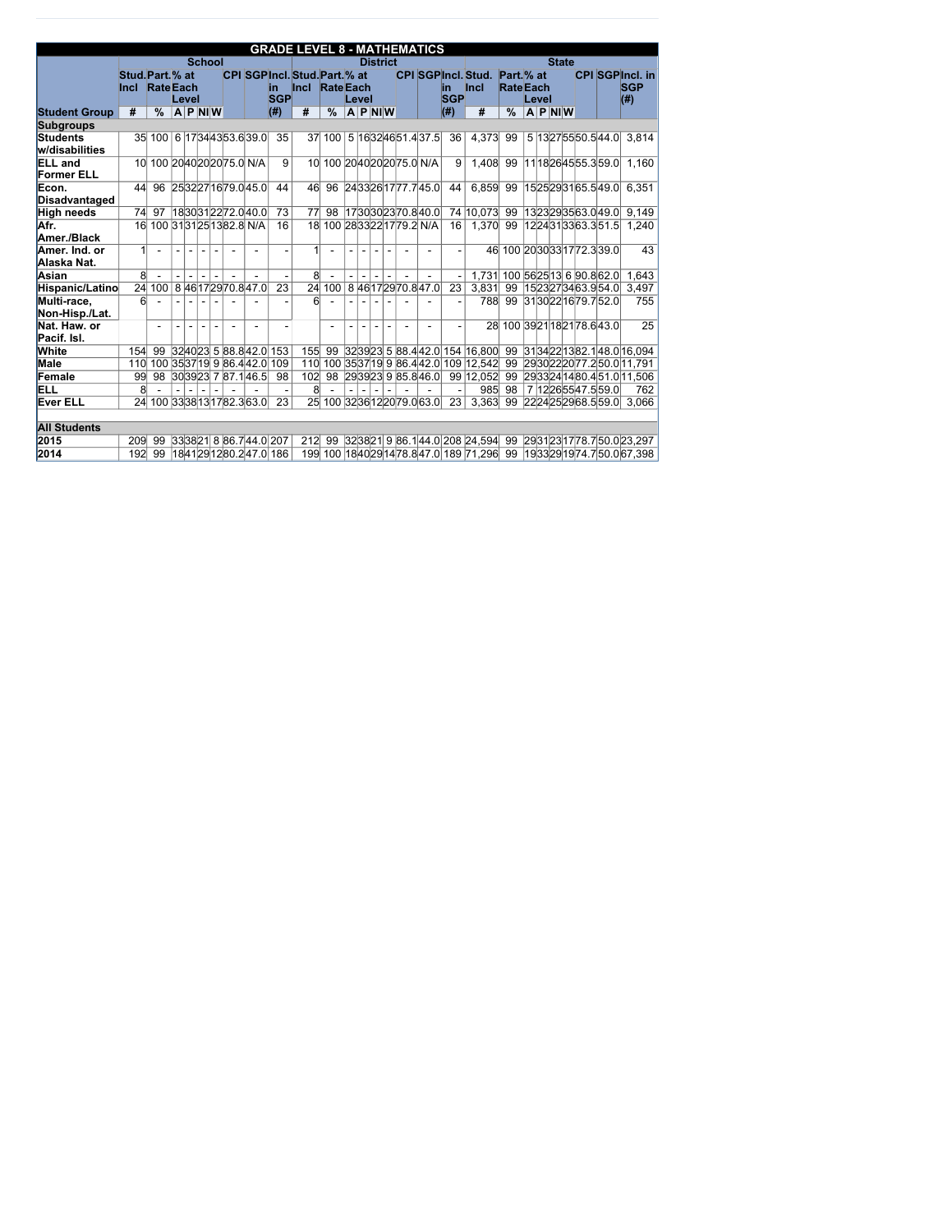|                                     |                  |                               |       |                          |                                    |                          |                            | <b>GRADE LEVEL 8 - SCIENCE AND TECH/ENG</b> |               |       |                |                 |                |                                |                                                                 |                  |       |              |           |  |                               |
|-------------------------------------|------------------|-------------------------------|-------|--------------------------|------------------------------------|--------------------------|----------------------------|---------------------------------------------|---------------|-------|----------------|-----------------|----------------|--------------------------------|-----------------------------------------------------------------|------------------|-------|--------------|-----------|--|-------------------------------|
|                                     |                  |                               |       | <b>School</b>            |                                    |                          |                            |                                             |               |       |                | <b>District</b> |                |                                |                                                                 |                  |       | <b>State</b> |           |  |                               |
|                                     | Stud. Part. % at |                               |       |                          |                                    |                          |                            | CPI SGPIncl. Stud. Part. % at               |               |       |                |                 |                |                                | CPI SGPIncl. Stud.                                              | $Part.$ % at     |       |              |           |  | <b>CPI SGPIncl.</b>           |
|                                     | <b>Incl</b>      | <b>RateEach</b>               |       |                          |                                    |                          | lin.                       | Incl RateEach                               |               |       |                |                 |                | in                             | <b>Incl</b>                                                     | <b>Rate</b> Each |       |              |           |  | <u>in</u>                     |
|                                     |                  |                               | Level |                          |                                    |                          | <b>SGP</b>                 |                                             |               | Level |                |                 |                | <b>SGP</b>                     |                                                                 |                  | Level |              |           |  | <b>SGP</b>                    |
| <b>Student Group</b>                | #                | $\frac{0}{0}$                 |       | $A$ P NIW                |                                    |                          | (#)                        | #                                           | $\frac{0}{0}$ |       |                | $ A $ P $ N $ W |                | (#)                            | #                                                               | $\frac{0}{0}$    |       |              | $A$ P NIW |  | (#)                           |
| <b>Subgroups</b>                    |                  |                               |       |                          |                                    |                          |                            |                                             |               |       |                |                 |                |                                |                                                                 |                  |       |              |           |  |                               |
| <b>Students</b><br>w/disabilities   | 34               | 97                            |       |                          |                                    |                          | $ 0 $ 18473551.5 N/A N/A   | 36 <sup>2</sup>                             | 95            |       |                |                 |                |                                | 0 17 47 36 51.4 N/A N/A 13,353                                  |                  |       |              |           |  | 97 0 11 39 50 50 8 N/A N/A    |
| <b>ELL</b> and<br><b>Former ELL</b> | 10 <sup>l</sup>  |                               |       |                          | 100 030 50 20 62.5 N/A N/A         |                          |                            |                                             |               |       |                |                 |                | 10 100 0 30 50 20 62.5 N/A N/A | 5,487                                                           | 98               |       |              |           |  | 0 8 35 56 42.7 N/A N/A        |
| Econ.<br>Disadvantaged              | 44               | 96                            |       |                          |                                    |                          | 2 36 48 14 72.7 N/A N/A    | 45                                          | 94            |       |                |                 |                |                                | 236491372.8 N/A N/A 21,450                                      | 98               |       |              |           |  | 120453457.8 N/A N/A           |
| <b>High needs</b>                   | 74               | 97                            |       |                          |                                    |                          | $131491966.2$ N/A N/A      | 77                                          | 96            |       |                |                 |                |                                | 130491965.9 N/A N/A 31,136                                      |                  |       |              |           |  | 98 119443656.9 N/A N/A        |
| Afr.                                |                  | 16 100 031 56 13 71.9 N/A N/A |       |                          |                                    |                          |                            | 17                                          | 95            |       |                |                 |                | 029591272.1 N/A N/A            | 5,992                                                           | 98               |       |              |           |  | 016473754.7 N/A N/A           |
| Amer./Black                         |                  |                               |       |                          |                                    |                          |                            |                                             |               |       |                |                 |                |                                |                                                                 |                  |       |              |           |  |                               |
| Amer. Ind. or<br>Alaska Nat.        | $\mathbf{1}$     |                               |       |                          |                                    |                          |                            | $\vert$                                     |               |       |                |                 |                |                                | 153                                                             | 97               |       |              |           |  | 127482464.4 N/A N/A           |
| Asian                               | $\overline{8}$   |                               |       | $\overline{\phantom{a}}$ |                                    |                          |                            | $\overline{8}$                              |               |       |                |                 |                |                                | 4,345                                                           | 99               |       |              |           |  | 850311181.6 N/A N/A           |
| Hispanic/Latino                     | 23               | 96                            |       |                          | 0 22 65 13 64.1 N/A N/A            |                          |                            | 23                                          | 96            |       |                |                 |                |                                | 022651364.1 N/A N/A 11,795                                      | 98               |       |              |           |  | 1 17 42 40 53.8 N/A N/A       |
| Multi-race,<br>Non-Hisp./Lat.       | 6 <sup>1</sup>   |                               |       |                          |                                    |                          |                            | 6 <sup>1</sup>                              |               |       |                |                 |                |                                | 2,025                                                           | 99               |       |              |           |  | 5 40 39 16 73.6 N/A N/A       |
| Nat. Haw. or<br>Pacif. Isl.         |                  |                               |       | $\blacksquare$           | $\blacksquare$                     | $\overline{\phantom{a}}$ |                            |                                             |               |       | $\blacksquare$ |                 | $\blacksquare$ |                                | 81                                                              |                  |       |              |           |  | 100 240 35 23 71.6 N/A N/A    |
| <b>White</b>                        | 155              | 99                            |       |                          | $ 3 50 43 $ 5 $ 80.8 $ N/A $ N/A $ |                          |                            | 157                                         | 99            |       |                |                 |                |                                | $ 3 49 43 $ 6 $ 80.4 $ N/A $ N/A $ 47,432                       |                  |       |              |           |  | 99 446391178.4 N/A N/A        |
| Male                                | 110              |                               |       |                          | 100 44943 5 81.6 N/A N/A           |                          |                            | 111                                         |               |       |                |                 |                |                                | 100 44943 5 81.5 N/A N/A 36,707                                 | 99               |       |              |           |  | 340371972.9 N/A N/A           |
| Female                              | 99               | 98                            |       |                          | 1 43 46  9  75.8  N/A   N/A        |                          |                            | 101                                         | 97            |       |                |                 |                |                                | 143471075.2 N/A N/A 35,141                                      | 99               |       |              |           |  | 337431771.8 N/A N/A           |
| ELL                                 | 8                |                               |       |                          |                                    |                          |                            | 8                                           |               |       |                |                 |                |                                | 3,959                                                           | 98               |       |              |           |  | $ 0 $ 4 $ 29 67 36.5 N/A N/A$ |
| <b>Ever ELL</b>                     | 24               |                               |       |                          |                                    |                          | 100 03854 8 71.9 N/A N/A   | 24                                          | 96            |       |                |                 |                |                                | 0 38 54 8 71.9 N/A N/A 11.293 99                                |                  |       |              |           |  | 120413855.4 N/A N/A           |
| <b>All Students</b>                 |                  |                               |       |                          |                                    |                          |                            |                                             |               |       |                |                 |                |                                |                                                                 |                  |       |              |           |  |                               |
| 2015                                | 209              | 99                            |       |                          |                                    |                          | $ 2 46 44 $ 7 78.8 N/A N/A |                                             |               |       |                |                 |                |                                | 212 99 24645 7 78.5 N/A N/A 71,861                              | 99               |       |              |           |  | 3 39 40 18 72.4 N/A N/A       |
| 2014                                |                  | 192 99 237471573.3 N/A N/A    |       |                          |                                    |                          |                            |                                             |               |       |                |                 |                |                                | 199 100 23646 17 72.9 N/A N/A 71,951 99 4 38 41 18 72.4 N/A N/A |                  |       |              |           |  |                               |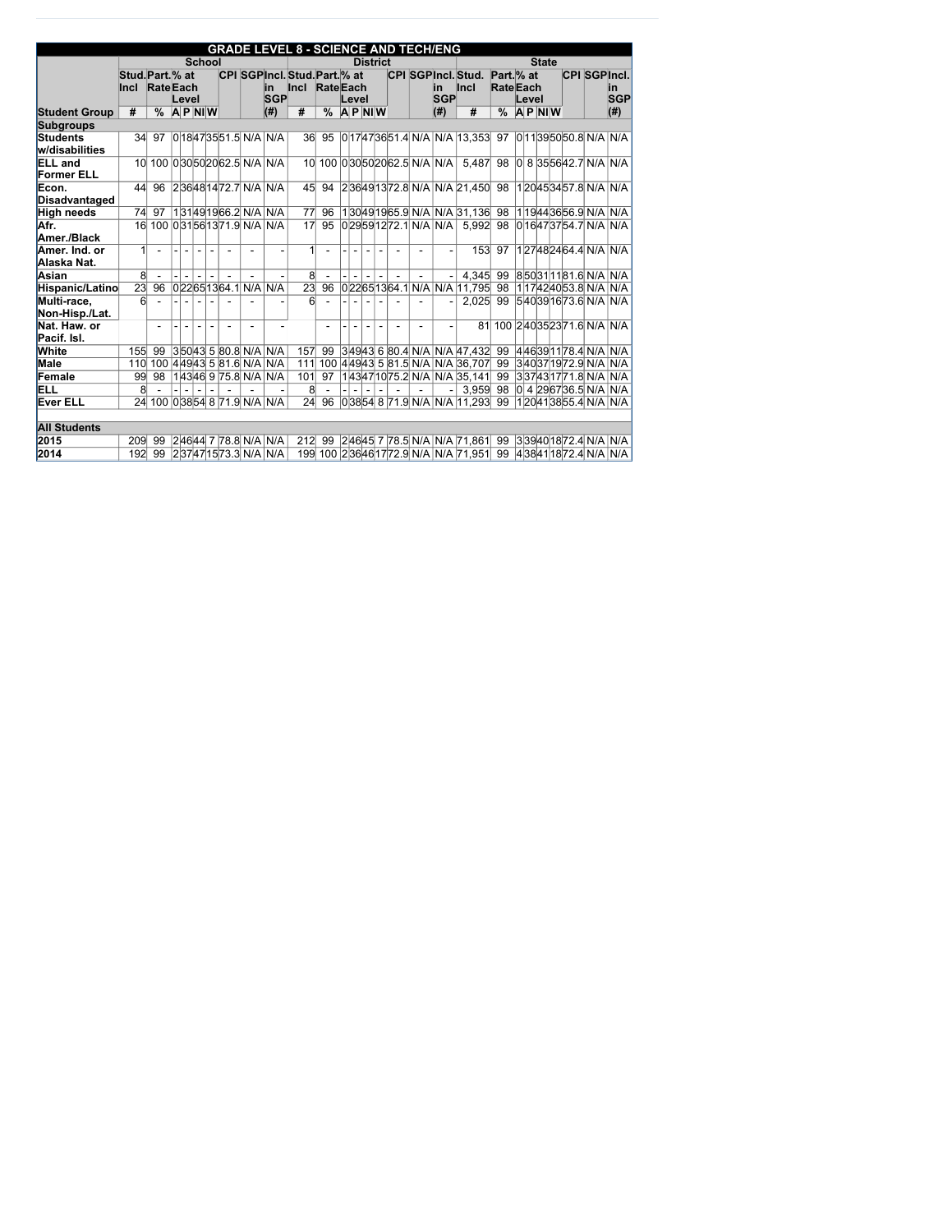|                                     |                                 |                    |                |           |                |                |                        |                |                 |                                          |                 |                |        |                 |  |                              | ALL GRADES - ENGLISH LANGUAGE ARTS |                                                                                     |                               |                |                |                |                |                          |      |                                          |
|-------------------------------------|---------------------------------|--------------------|----------------|-----------|----------------|----------------|------------------------|----------------|-----------------|------------------------------------------|-----------------|----------------|--------|-----------------|--|------------------------------|------------------------------------|-------------------------------------------------------------------------------------|-------------------------------|----------------|----------------|----------------|----------------|--------------------------|------|------------------------------------------|
|                                     |                                 |                    |                |           |                | <b>School</b>  |                        |                |                 |                                          |                 |                |        | <b>District</b> |  |                              |                                    |                                                                                     |                               |                |                |                | <b>State</b>   |                          |      |                                          |
|                                     | Stud. Part. % at<br><b>Incl</b> | <b>Rate</b> Each   |                |           |                |                | <b>CPI</b>             |                | in.             | SGPIncl. Stud. Part. % at<br>$ $ Incl    | <b>RateEach</b> |                |        |                 |  |                              | <b>CPI SGPIncl.</b><br>in          | Stud.<br><b>Incl</b>                                                                | Part. % at<br><b>RateEach</b> |                |                |                |                |                          |      | <b>CPI SGPIncl. in</b><br><b>SGP (#)</b> |
|                                     |                                 |                    |                | Level     |                |                |                        |                | <b>SGP</b>      |                                          |                 |                | Level  |                 |  |                              | <b>SGP</b>                         |                                                                                     |                               |                | Level          |                |                |                          |      |                                          |
| <b>Student Group</b>                | #                               | $\frac{0}{0}$      |                | $A$ P NIW |                |                |                        |                | $\parallel$ (#) | #                                        | $\frac{9}{6}$   |                |        | $A$ P NIW       |  |                              | $(\#)$                             | #                                                                                   | $\frac{9}{6}$                 |                |                |                | <b>APNIW</b>   |                          |      |                                          |
| <b>Subgroups</b>                    |                                 |                    |                |           |                |                |                        |                |                 |                                          |                 |                |        |                 |  |                              |                                    |                                                                                     |                               |                |                |                |                |                          |      |                                          |
| Students<br>w/disabilities          | 131                             | 99                 |                |           |                | 2 25 50 23     | 64.143.5126            |                |                 | 318                                      | 99              |                |        |                 |  | 4 3241 23 69 6 44 0          | 249                                | 39,117                                                                              | 97                            |                |                |                |                |                          | 43.0 | 29,408                                   |
| <b>ELL</b> and<br><b>Former ELL</b> | 32 <sup>2</sup>                 | 94                 |                | 6 47 38 9 |                |                | 78.161.0               |                | 29              | 93 <sub>1</sub>                          | 96              |                |        |                 |  | 6 46 37 11 79 0 61 0         | 57                                 | 18,541                                                                              | 97                            |                |                | $\blacksquare$ |                |                          | 54.0 | 12,023                                   |
| Econ.<br>Disadvantaged              | 130                             | 99                 |                | 115827 5  |                |                | $\overline{87.3}$ 44.5 |                | 126             | 308                                      | 99              |                |        |                 |  | 144928 9 84.4 45.0           | 236                                | 63,124                                                                              | 98                            | L,             | $\blacksquare$ | $\blacksquare$ |                |                          | 46.0 | 49,022                                   |
| <b>High needs</b>                   | 240                             | 99                 |                |           |                | 7 45 35 13     | 76.943.0231            |                |                 | 575                                      | 99              |                |        |                 |  | 9 43 33 14 78.7 44.0         | 440                                | 93,277                                                                              | 98                            |                | $\blacksquare$ | $\blacksquare$ |                |                          | 47.0 | 71,273                                   |
| Afr.                                | 48                              | 100 15 54 23 8     |                |           |                |                | 84.457.5               |                | 46              | 110                                      | 99              |                |        |                 |  | 19 45 24 13 84.3 54.0        | 87                                 | 14,325                                                                              | 98                            |                |                |                |                |                          | 49.5 | 10,814                                   |
| Amer./Black                         |                                 |                    |                |           |                |                |                        |                |                 |                                          |                 |                |        |                 |  |                              |                                    |                                                                                     |                               |                |                |                |                |                          |      |                                          |
| Amer. Ind. or<br>Alaska Nat.        | $\overline{2}$                  | $\blacksquare$     | $\blacksquare$ | $\sim$    | $\blacksquare$ | $\blacksquare$ |                        | $\blacksquare$ |                 | 5 <sup>1</sup>                           | $\blacksquare$  | $\blacksquare$ | $\sim$ | $\sim$          |  |                              |                                    | 434                                                                                 | 99                            | $\blacksquare$ | $\sim$         | $\blacksquare$ | $\sim$         |                          | 48.0 | 364                                      |
| Asian                               | 16                              | 94                 |                | 38630     |                |                | $ 0 $ 100.0 $ N/A$     |                | 16              | $39$                                     | 98              |                |        |                 |  | 33 56 10 0 96.8 44.0         | 32                                 | 14,445                                                                              | 99                            | $\blacksquare$ |                | $\blacksquare$ |                |                          | 0.06 | 11,658                                   |
| Hispanic/Latino                     | 79                              | 99                 |                | 6 56 30 8 |                |                | 82.644.0               |                | $\overline{75}$ | 184                                      | 99              |                |        |                 |  | 1352251084.144.0             | 147                                | 35,918                                                                              | 98                            |                |                | $\blacksquare$ | $\blacksquare$ |                          | 48.0 | 27,284                                   |
| Multi-race,<br>Non-Hisp./Lat.       |                                 | 18 100 11 50 28 11 |                |           |                |                | $81.9$ N/A             |                | 17              | 41                                       |                 |                |        |                 |  | 100 12 51 29 7 84.1 50.5     | 32                                 | 6,657                                                                               | 99                            |                | $\sim$         | $\sim$         | $\blacksquare$ | $\overline{\phantom{0}}$ | 51.0 | 5,265                                    |
| Nat. Haw. or<br>Pacif. Isl.         |                                 |                    |                |           |                |                |                        |                |                 |                                          |                 |                |        |                 |  |                              |                                    | 204                                                                                 | 99                            |                |                |                |                |                          | 55.5 | 154                                      |
| White                               | 501                             | 99                 |                | 176316 4  |                |                |                        |                |                 | 91.342.0490 1,113 100 2356 17 4 91.344.0 |                 |                |        |                 |  |                              |                                    | 908 144,413                                                                         | 99                            | $\blacksquare$ |                | $\blacksquare$ |                |                          |      | 50.0 120, 395                            |
| <b>Male</b>                         | 334                             | 99                 |                | 126022 6  |                |                | 87.342.0324            |                |                 | 762                                      | 99              |                |        |                 |  | 16 54 23  8  86.9 43.0       |                                    | 614 110,252                                                                         | 99                            |                | $\sim$         | $\blacksquare$ |                |                          | 48.0 | 88,910                                   |
| Female                              | 330                             | 99                 |                | 1962153   |                |                | 92.3 45.5 322          |                |                 | 730                                      | 99              |                |        |                 |  | $ 26 56 15 $ 3 $ 92.9 49.0 $ |                                    | 596 106,144                                                                         | 99                            |                |                | $\blacksquare$ |                |                          | 53.0 | 87,024                                   |
| ELL                                 | 20 <sup>°</sup>                 | 91                 |                |           |                | 5 45 40 10     | 75.0 N/A               |                | 17              | 60                                       | 94              |                |        |                 |  | 245401376.368.5              | 34                                 | 12,308                                                                              | 96                            |                |                | $\blacksquare$ |                |                          | 52.0 | 6,684                                    |
| <b>Ever ELL</b>                     | 70                              | 97                 |                | 1053307   |                |                | 82.549.0               |                | 66              | 176                                      | 97              |                |        |                 |  | 14 47 28 11 82.0 47.0        | 134                                | 31,506                                                                              | 98                            |                |                | $\blacksquare$ |                |                          | 54.0 | 24,003                                   |
| <b>All Students</b>                 |                                 |                    |                |           |                |                |                        |                |                 |                                          |                 |                |        |                 |  |                              |                                    |                                                                                     |                               |                |                |                |                |                          |      |                                          |
| 2015                                | 664                             | 99                 |                | 1661185   |                |                |                        |                |                 |                                          |                 |                |        |                 |  |                              |                                    | 89.843.0646 1.492 99 2155 19 6 89.845.0 1.210 216,396 99                            |                               |                |                | $\blacksquare$ |                |                          |      | 50.0 175,934                             |
| 2014                                |                                 |                    |                |           |                |                |                        |                |                 |                                          |                 |                |        |                 |  |                              |                                    | 648 100 1367 16 4   91.4 44.0 621 1.486 100 18 56 21 6 89.2 43.0 1, 209 488, 744 99 |                               |                |                |                |                |                          |      | 185122886.750.0390,904                   |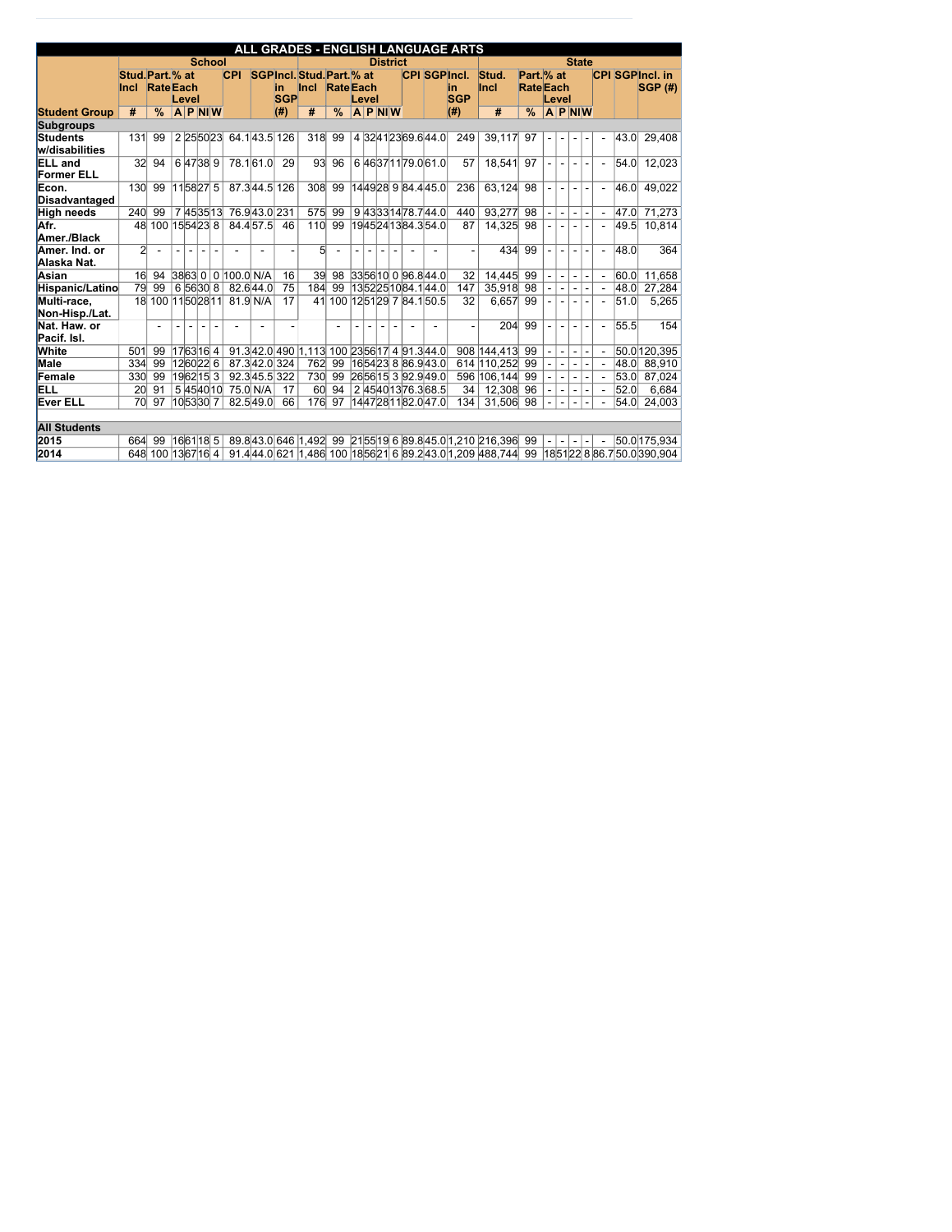|                                     |                  |                          |        |                  |        |               |                           |                            | <b>ALL GRADES - MATHEMATICS</b>                      |                               |              |                          |                  |  |                           |                     |                                                                   |                  |                          |                  |                          |                |      |                                                                                                             |
|-------------------------------------|------------------|--------------------------|--------|------------------|--------|---------------|---------------------------|----------------------------|------------------------------------------------------|-------------------------------|--------------|--------------------------|------------------|--|---------------------------|---------------------|-------------------------------------------------------------------|------------------|--------------------------|------------------|--------------------------|----------------|------|-------------------------------------------------------------------------------------------------------------|
|                                     |                  |                          |        |                  |        | <b>School</b> |                           |                            |                                                      |                               |              |                          | <b>District</b>  |  |                           |                     |                                                                   |                  |                          | <b>State</b>     |                          |                |      |                                                                                                             |
|                                     | Stud. Part. % at |                          |        |                  |        |               |                           |                            | <b>CPI SGPIncl. Stud. Part. % at</b>                 |                               |              |                          |                  |  |                           | <b>CPI SGPIncl.</b> | Stud.                                                             | Part. % at       |                          |                  |                          |                |      | <b>CPI SGPIncl. in</b>                                                                                      |
|                                     | <b>Incl</b>      | <b>Rate</b> Each         |        |                  |        |               |                           | lin.                       | $ $ Incl                                             | <b>Rate</b> Each              |              |                          |                  |  |                           | lin                 | <b>Incl</b>                                                       | <b>Rate</b> Each |                          |                  |                          |                |      | SGP(H)                                                                                                      |
|                                     |                  |                          |        | Level            |        |               |                           | <b>SGP</b>                 |                                                      |                               |              | Level                    |                  |  |                           | <b>SGP</b>          |                                                                   |                  | Level                    |                  |                          |                |      |                                                                                                             |
| <b>Student Group</b>                | #                | $\frac{0}{0}$            |        | $ A P $ NI $ W $ |        |               |                           | (# )                       | #                                                    | $\frac{0}{0}$                 |              |                          | $ A P $ NI $ W $ |  |                           | (#)                 | #                                                                 | $\frac{0}{0}$    |                          | $ A P $ NI $ W $ |                          |                |      |                                                                                                             |
| <b>Subgroups</b>                    |                  |                          |        |                  |        |               |                           |                            |                                                      |                               |              |                          |                  |  |                           |                     |                                                                   |                  |                          |                  |                          |                |      |                                                                                                             |
| Students<br>w/disabilities          | 130              | 98                       |        |                  |        |               |                           | 4 16 34 46 50.2 37.0 125   | 319                                                  | 99                            |              |                          |                  |  | 7 21 36 36 61.1 42.5      | 248                 | 39,181                                                            | 98               |                          |                  |                          |                | 43.0 | 29,653                                                                                                      |
| <b>ELL</b> and<br><b>Former ELL</b> | 32 <sup>2</sup>  | 97                       |        |                  |        |               | 1325412264.167.5          | 28                         | 94                                                   | 99                            |              |                          |                  |  | 1924352169.452.5          | 56                  | 18,625 99                                                         |                  |                          |                  |                          |                | 50.0 | 12,186                                                                                                      |
| Econ.<br>Disadvantaged              | 128              | 98                       |        |                  |        |               | 2130321675.047.0125       |                            | 309                                                  | 99                            |              |                          |                  |  | 2330331478.248.0          | 235                 | 63,076 99                                                         |                  | $\blacksquare$           | $\blacksquare$   |                          | $\overline{a}$ | 46.0 | 49,301                                                                                                      |
| <b>High needs</b>                   | 238              | 98                       |        |                  |        |               | 14 24 34 27 65.4 43.0 229 |                            | 576                                                  | 99                            |              |                          |                  |  | 17 27 34 21 72.3 47.0     | 439                 | 93,295 99                                                         |                  |                          |                  |                          | $\blacksquare$ | 46.0 | 71,704                                                                                                      |
| Afr.                                | 48               |                          |        |                  |        |               | 100 29 19 29 23 71 9 54 0 | 46                         | 111                                                  |                               |              |                          |                  |  | 100 24 22 32 22 73.2 55.0 | 86                  | 14,330 99                                                         |                  |                          |                  |                          |                | 48.0 | 10,900                                                                                                      |
| Amer./Black                         |                  |                          |        |                  |        |               |                           |                            |                                                      |                               |              |                          |                  |  |                           |                     |                                                                   |                  |                          |                  |                          |                |      |                                                                                                             |
| Amer. Ind. or<br>Alaska Nat.        | $\overline{2}$   | $\blacksquare$           | $\sim$ | $\sim$           | $\sim$ |               |                           |                            | 5 <sup>1</sup>                                       |                               | $\mathbf{r}$ | $\sim$                   |                  |  |                           |                     | 436                                                               | 99               | $\sim$                   | $\sim$           |                          | $\overline{a}$ | 47.0 | 370                                                                                                         |
| Asian                               | 16               |                          |        |                  |        |               | 100 81 13 6 0 98.4 N/A    | 16                         | 39                                                   |                               |              |                          |                  |  | 100 64 26 8 3 96.2 68.0   | 32                  | 14,463 100                                                        |                  | $\blacksquare$           | $\blacksquare$   | $\blacksquare$           | $\blacksquare$ | 61.0 | 11,701                                                                                                      |
| Hispanic/Latino                     | 79               | 99                       |        |                  |        |               | 1330332466.852.0          | 74                         | 184                                                  | 99                            |              |                          |                  |  | 2035271974.947.0          | 147                 | 35,898 99                                                         |                  | $\blacksquare$           | $\blacksquare$   | $\overline{\phantom{a}}$ | $\overline{a}$ | 46.0 | 27,418                                                                                                      |
| Multi-race,                         | 17               | 94                       |        |                  |        |               | 2429242473.5 N/A          | 16                         | 40 <sup>l</sup>                                      | 98                            |              |                          |                  |  | 2835251381.344.0          | 31                  | 6,638 99                                                          |                  |                          | $\blacksquare$   |                          | $\overline{a}$ | 50.0 | 5,280                                                                                                       |
| Non-Hisp./Lat.                      |                  |                          |        |                  |        |               |                           |                            |                                                      |                               |              |                          |                  |  |                           |                     |                                                                   |                  |                          |                  |                          |                |      |                                                                                                             |
| Nat. Haw. or                        |                  | $\overline{\phantom{0}}$ |        |                  |        |               |                           |                            |                                                      |                               |              | $\overline{\phantom{a}}$ |                  |  |                           |                     | 203                                                               | 99               |                          |                  |                          |                | 51.0 | 154                                                                                                         |
| Pacif. Isl.                         |                  |                          |        |                  |        |               |                           |                            |                                                      |                               |              |                          |                  |  |                           |                     |                                                                   |                  |                          |                  |                          |                |      |                                                                                                             |
| <b>White</b>                        | 500              | 99                       |        |                  |        |               |                           |                            | 363719 7 87.947.0 490 1,113 100 41 34 19 6 89.3 50.5 |                               |              |                          |                  |  |                           |                     | 908 144,395 99                                                    |                  | $\blacksquare$           | $\blacksquare$   | $\blacksquare$           | $\blacksquare$ |      | 50.0 120,745                                                                                                |
| <b>Male</b>                         | 335              |                          |        |                  |        |               |                           | 100 333221 1381.9 45.0 325 |                                                      | 762 100 37 31 22 10 85.1 50.0 |              |                          |                  |  |                           |                     | 615 110,314 99                                                    |                  | $\blacksquare$           | $\blacksquare$   |                          |                |      | $50.0$ 89,342                                                                                               |
| Female                              | 327              | 99                       |        |                  |        |               |                           | 34 37 22 8 86.4 49.0 319   | 730                                                  | 99                            |              |                          |                  |  | 38 35 19 8 87.5 50.0      |                     | 593 106,049 99                                                    |                  |                          | $\blacksquare$   |                          |                |      | $ 50.0 $ 87,226                                                                                             |
| ELL                                 | 20 <sup>°</sup>  | 96                       |        |                  |        |               | 1025402561.3 N/A          | 16                         | 61                                                   | 98                            |              |                          |                  |  | 15 30 34 21 69.3 49.0     | 33                  | 12,401                                                            | 99               |                          |                  |                          |                | 48.0 | 6,821                                                                                                       |
| <b>Ever ELL</b>                     | 70               | 99                       |        |                  |        |               | 23 26 34 17 72.1 56.0     | 65                         |                                                      | 178 99                        |              |                          |                  |  | 2825281974.955.0          | 133                 | 31,586 99                                                         |                  | $\overline{\phantom{a}}$ |                  |                          |                |      | $ 52.0 $ 24,195                                                                                             |
| <b>All Students</b>                 |                  |                          |        |                  |        |               |                           |                            |                                                      |                               |              |                          |                  |  |                           |                     |                                                                   |                  |                          |                  |                          |                |      |                                                                                                             |
| 2015                                | 662              | 99                       |        |                  |        |               |                           |                            |                                                      |                               |              |                          |                  |  |                           |                     | 3434221184.147.0644 1,492 100 373321 9 86.3 50.0 1,208 216,363 99 |                  |                          |                  |                          |                |      | 50.0 176,568                                                                                                |
| 2014                                |                  |                          |        |                  |        |               |                           |                            |                                                      |                               |              |                          |                  |  |                           |                     |                                                                   |                  |                          |                  |                          |                |      | 646 100 283724 1082.9 49.0 622 1,486 100 3634 21 9 86.0 53.0 1,212 490,288 99 28 32 25 15 80.3 50.0 392,953 |
|                                     |                  |                          |        |                  |        |               |                           |                            |                                                      |                               |              |                          |                  |  |                           |                     |                                                                   |                  |                          |                  |                          |                |      |                                                                                                             |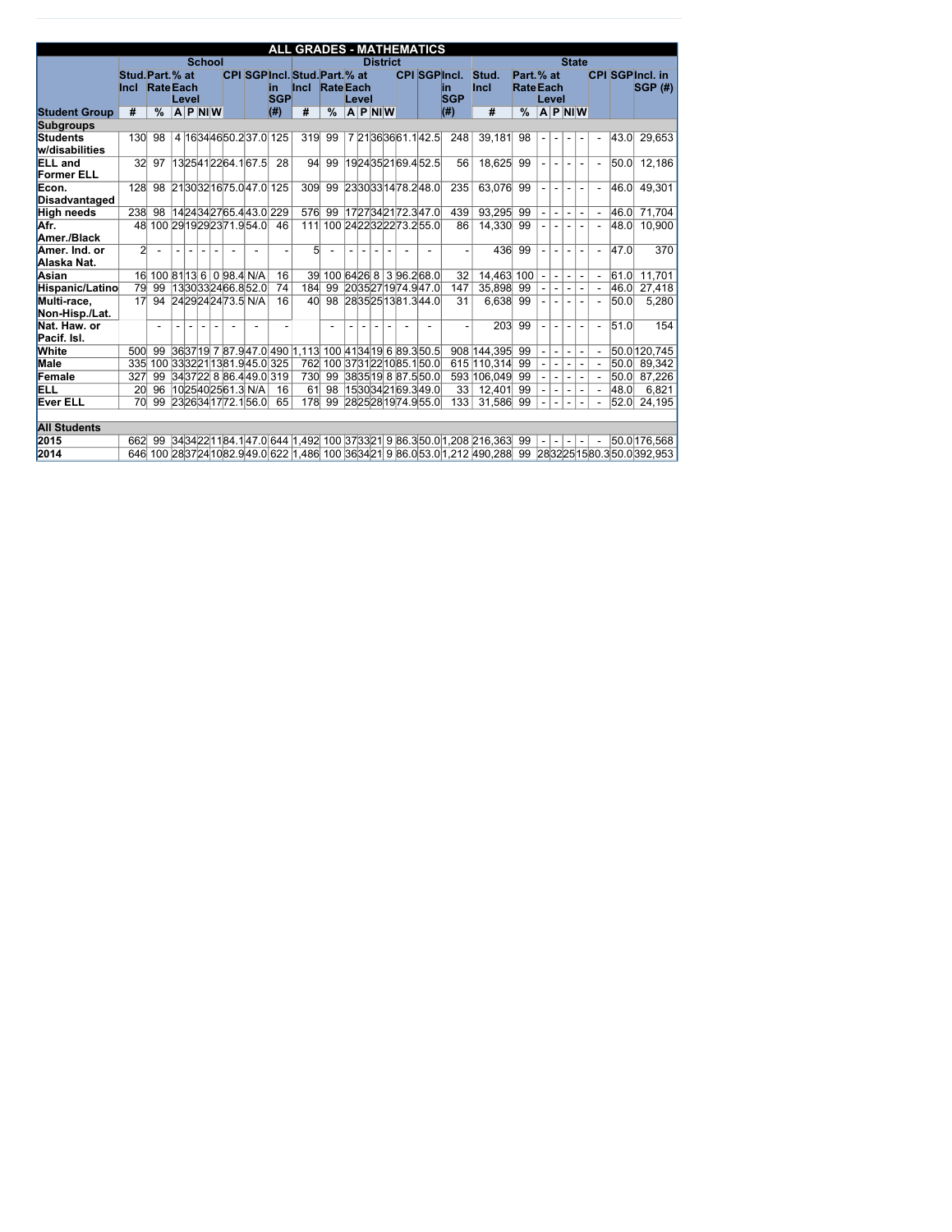|                      |                  |                                |                |                            |  |                          | ALL GRADES - SCIENCE AND TECH/ENG |                  |           |                 |  |                                |                                            |                 |              |       |              |  |                             |                            |
|----------------------|------------------|--------------------------------|----------------|----------------------------|--|--------------------------|-----------------------------------|------------------|-----------|-----------------|--|--------------------------------|--------------------------------------------|-----------------|--------------|-------|--------------|--|-----------------------------|----------------------------|
|                      |                  |                                |                | <b>School</b>              |  |                          |                                   |                  |           | <b>District</b> |  |                                |                                            |                 |              |       | <b>State</b> |  |                             |                            |
|                      | Stud. Part. % at |                                |                |                            |  |                          | CPI SGPIncl. Stud. Part. % at     |                  |           |                 |  |                                | <b>CPI SGPIncl. Stud.</b>                  | Part.% at       |              |       |              |  |                             | <b>CPI SGPIncl.</b>        |
|                      | <b>Incl</b>      | <b>Rate</b> Each               |                |                            |  | lin.                     | $ $ lnc $ $                       | <b>Rate</b> Each |           |                 |  | lin                            | $ $ lnc $ $                                | <b>RateEach</b> |              |       |              |  |                             | in                         |
|                      |                  |                                | Level          |                            |  | <b>SGP</b>               |                                   |                  | Level     |                 |  | <b>SGP</b>                     |                                            |                 |              | Level |              |  |                             | <b>SGP</b>                 |
| <b>Student Group</b> | #                | $\frac{0}{0}$                  |                | $A$ P NIW                  |  | $(\#)$                   | #                                 | $\frac{0}{0}$    | $A$ P NIW |                 |  | (# )                           | #                                          | $\frac{0}{0}$   |              |       | $A$ P NIW    |  |                             | (H)                        |
| <b>Subgroups</b>     |                  |                                |                |                            |  |                          |                                   |                  |           |                 |  |                                |                                            |                 |              |       |              |  |                             |                            |
| Students             | 34               | 97                             |                |                            |  | $ 0 $ 18473551.5 N/A N/A | 109                               | 98               |           |                 |  | 3 33362867.7 N/A N/A           | 38,520                                     | 98              |              |       |              |  | 3 19 42 36 60.2 N/A N/A     |                            |
| w/disabilities       |                  |                                |                |                            |  |                          |                                   |                  |           |                 |  |                                |                                            |                 |              |       |              |  |                             |                            |
| <b>ELL</b> and       | 10 <sup>l</sup>  |                                |                | 100 030 50 20 62.5 N/A N/A |  |                          |                                   | 25 100           |           |                 |  | 4 28 48 20 63.0 N/A N/A        | 17,516                                     | 99              |              |       |              |  | 3 16 43 39 53.9 N/A N/A     |                            |
| <b>Former ELL</b>    |                  |                                |                |                            |  |                          |                                   |                  |           |                 |  |                                |                                            |                 |              |       |              |  |                             |                            |
| Econ.                | 44               | 96                             |                | 236481472.7 N/A N/A        |  |                          | 120                               | 98               |           |                 |  | 1237411178.5 N/A N/A           | 62,345                                     | 99              |              |       |              |  | 6 28 44 23 67.1 N/A N/A     |                            |
| Disadvantaged        |                  |                                |                |                            |  |                          |                                   |                  |           |                 |  |                                |                                            |                 |              |       |              |  |                             |                            |
| <b>High needs</b>    | 74               | 97                             |                |                            |  | 131491966.2 N/A N/A      | 211                               | 99               |           |                 |  | 9 36 39 17 74.9 N/A N/A        | 91,013                                     | 99              |              |       |              |  |                             | 5 26 44 25 66.3 N/A N/A    |
| Afr.                 |                  | 16 100 0 31 56 13 71.9 N/A N/A |                |                            |  |                          | 47                                | 98               |           |                 |  | 2128401179.8 N/A N/A           | 17,277                                     | 99              |              |       |              |  | 5 25 44 25 64.8 N/A N/A     |                            |
| Amer./Black          |                  |                                |                |                            |  |                          |                                   |                  |           |                 |  |                                |                                            |                 |              |       |              |  |                             |                            |
| Amer. Ind. or        | 1                |                                | $\overline{a}$ | $\sim$                     |  |                          | $\overline{2}$                    |                  |           | $\overline{a}$  |  |                                | 474                                        | 99              |              |       |              |  | 1035401573.8 N/A N/A        |                            |
| Alaska Nat.          |                  |                                |                |                            |  |                          |                                   |                  |           |                 |  |                                |                                            |                 |              |       |              |  |                             |                            |
| Asian                | 8 <sup>0</sup>   |                                |                | $\blacksquare$             |  |                          | 19 <sup>°</sup>                   |                  |           |                 |  | 100 32 53 16 0 92.1 N/A N/A    | 12,541                                     |                 |              |       |              |  |                             | 100 2741 25 8 86.1 N/A N/A |
| Hispanic/Latino      | $\overline{23}$  | 96                             |                | 022651364.1 N/A N/A        |  |                          | 80 <sup>°</sup>                   | 99               |           |                 |  | 1333451076.9 N/A N/A           | 34,498                                     | 99              |              |       |              |  |                             | 5 24 43 27 63.3 N/A N/A    |
| Multi-race,          | $6 \times$       |                                |                |                            |  |                          | 14                                |                  |           |                 |  | 100 14 57 21 7 89.3 N/A N/A    | 5,955                                      | 99              |              |       |              |  |                             | 1638341279.3 N/A N/A       |
| Non-Hisp./Lat.       |                  |                                |                |                            |  |                          |                                   |                  |           |                 |  |                                |                                            |                 |              |       |              |  |                             |                            |
| Nat. Haw. or         |                  | $\overline{a}$                 |                |                            |  |                          |                                   |                  |           |                 |  |                                | 210                                        | 99              |              |       |              |  | 1136361776.2 N/A N/A        |                            |
| Pacif. Isl.          |                  |                                |                |                            |  |                          |                                   |                  |           |                 |  |                                |                                            |                 |              |       |              |  |                             |                            |
| <b>White</b>         | 155              | 99                             |                | 35043 5 80.8 N/A N/A       |  |                          | 431                               |                  |           |                 |  |                                | 100 2348 24 5 88.7 N/A N/A 139,435         | 99              |              |       |              |  | 184530 7 84.7 N/A N/A       |                            |
| <b>Male</b>          | 110              | 100                            |                |                            |  | 44943 5 81.6 N/A N/A     | 309                               |                  |           |                 |  |                                | 100 2146 26 7 87.1 N/A N/A 107,087         | 99              |              |       |              |  |                             | 1539321379.4 N/A N/A       |
| Female               | 99               | 98                             |                |                            |  | 143469975.8N/ANNA        | 284                               |                  |           |                 |  |                                | 99 214430 5 85.7 N/A N/A 103,347           | 99              |              |       |              |  | 15 39 35 11 79.5  N/A   N/A |                            |
| ELL                  | 8 <sup>°</sup>   |                                |                | $\frac{1}{2}$              |  |                          |                                   |                  |           |                 |  | 18 100 0 17 61 22 54.2 N/A N/A | 11,413                                     | 98              | $\mathbf{1}$ |       |              |  |                             | 9 40 50 45.5 N/A N/A       |
| <b>Ever ELL</b>      | 24               |                                |                |                            |  | 100 03854 8 71.9 N/A N/A | 73                                | 99               |           |                 |  | 19 32 38 11 76.7 N/A N/A       | 31,965                                     | 99              |              |       |              |  |                             | 7 2541 27 63.9 N/A N/A     |
|                      |                  |                                |                |                            |  |                          |                                   |                  |           |                 |  |                                |                                            |                 |              |       |              |  |                             |                            |
| <b>All Students</b>  |                  |                                |                |                            |  |                          |                                   |                  |           |                 |  |                                |                                            |                 |              |       |              |  |                             |                            |
| 2015                 | 209              | 99                             |                |                            |  | 24644 7 78.8 N/A N/A     |                                   |                  |           |                 |  |                                | 593 100 2145 28 6 86.5 N/A N/A 210,454     | 99              |              |       |              |  |                             | 1539331279.4 N/A N/A       |
| 2014                 | 192              | 99                             |                | 237471573.3 N/A N/A        |  |                          |                                   |                  |           |                 |  |                                | 594 100 26 38 28 8 84.8 N/A N/A 211,440 99 |                 |              |       |              |  |                             | 1738331279.6 N/A N/A       |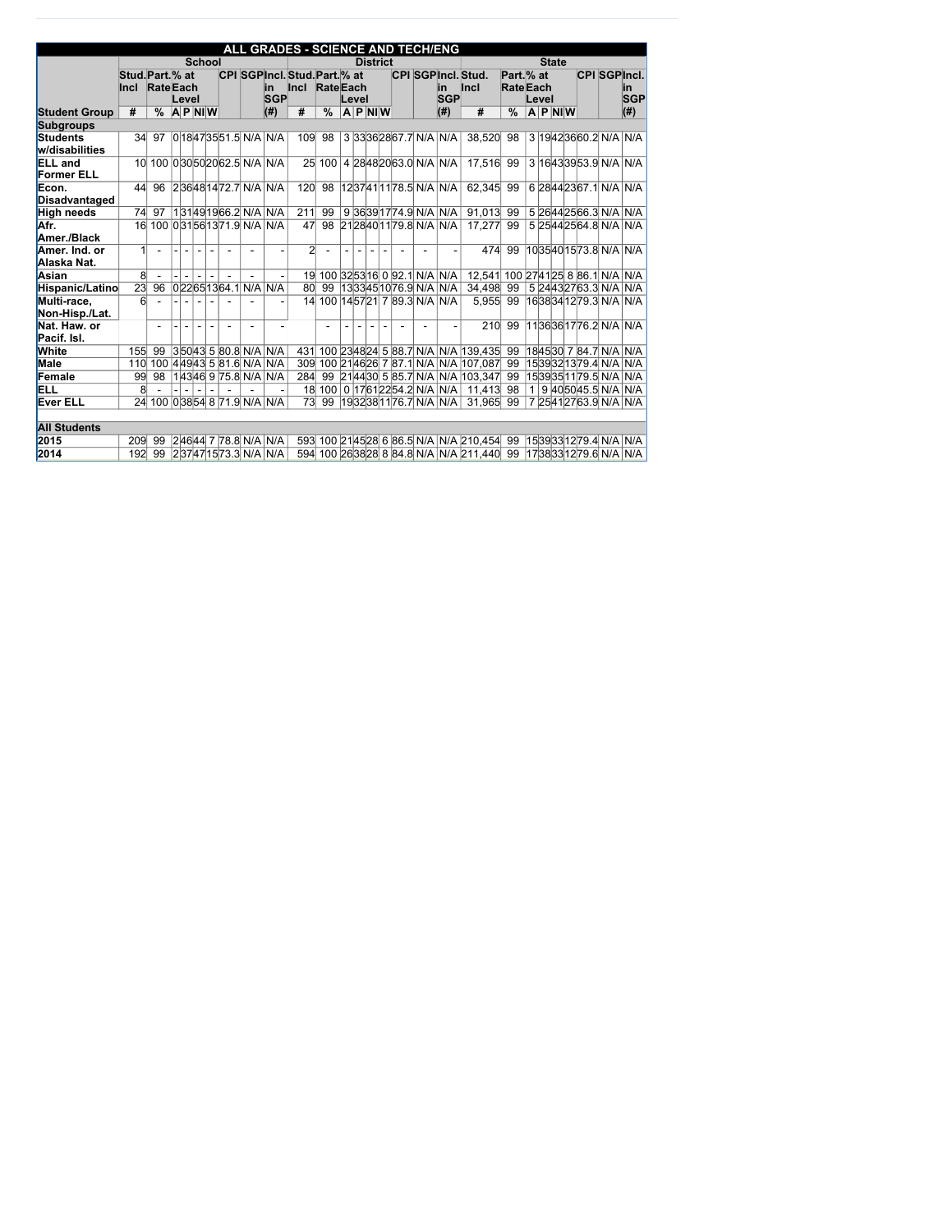# **2015 Accountability Data - Dedham Middle School**

|            | <b>Accountability Information</b>                                                                                               |                                                                                                            |
|------------|---------------------------------------------------------------------------------------------------------------------------------|------------------------------------------------------------------------------------------------------------|
|            | <b>Accountability and Assistance Level</b>                                                                                      |                                                                                                            |
|            | Not meeting gap narrowing goals<br><b>Level 2</b> Low assessment participation (Less than 95%)<br>Focus on ELL and former ELL - |                                                                                                            |
|            |                                                                                                                                 | This school's overall performance relative to other schools in same school type (School percentiles: 1-99) |
| <b>AII</b> |                                                                                                                                 | -51                                                                                                        |
| students:  | Lowest                                                                                                                          | Highest                                                                                                    |
|            | performing                                                                                                                      | performing                                                                                                 |

|                                                                |               | This school's progress toward narrowing proficiency gaps (Cumulative Progress and Performance Index: 1-100) |    |                     |
|----------------------------------------------------------------|---------------|-------------------------------------------------------------------------------------------------------------|----|---------------------|
| <b>Student Group</b><br>(Click group to view<br>subgroup data) | Less progress | On Target = 75 or higher -<br>More progress                                                                 |    |                     |
| All students                                                   |               |                                                                                                             | 63 | Did Not Meet Target |
| High needs                                                     |               |                                                                                                             | 54 | Did Not Meet Target |
| Econ. Disadvantaged                                            |               |                                                                                                             |    |                     |
| <b>ELL and Former ELL</b>                                      |               |                                                                                                             | 69 | Did Not Meet Target |
| Students w/disabilities                                        |               |                                                                                                             | 38 | Did Not Meet Target |
| Amer. Ind. or Alaska Nat.                                      |               |                                                                                                             |    |                     |
| Asian                                                          |               |                                                                                                             |    |                     |
| Afr. Amer./Black                                               |               |                                                                                                             | 77 | Met Target          |
| Hispanic/Latino                                                |               |                                                                                                             | 53 | Did Not Meet Target |
| Multi-race, Non-Hisp./Lat.                                     |               |                                                                                                             |    |                     |
| Nat. Haw. or Pacif. Isl.                                       |               |                                                                                                             |    |                     |
| White                                                          |               |                                                                                                             | 74 | Did Not Meet Target |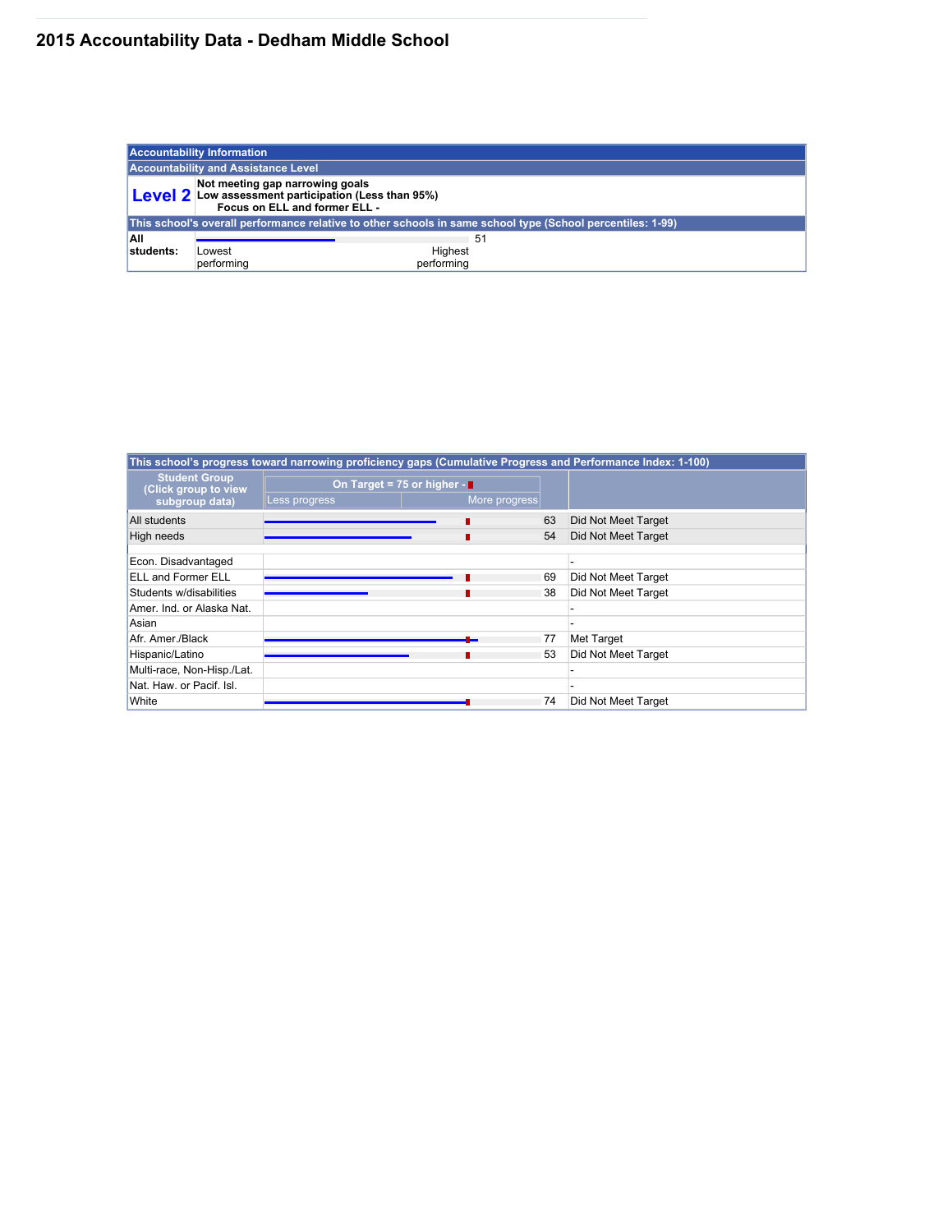|                               | 2015 English Language Arts Proficiency Gap Narrowing |                                   |                          |                          |                          |                          |                          |                                                               |                |                             |               |
|-------------------------------|------------------------------------------------------|-----------------------------------|--------------------------|--------------------------|--------------------------|--------------------------|--------------------------|---------------------------------------------------------------|----------------|-----------------------------|---------------|
|                               | 0 10 20 30 40 50 60 70 80 90                         | Baseline 2014 2015 <br><b>CPI</b> | <b>CPI</b>               | <b>CPI</b>               | <b>CPI</b>               | 2015                     | 6                        | <b>CPI</b><br>Change Target Year Percentile<br>Goal in School | <b>N</b>       | <b>PPI</b><br><b>Points</b> | <b>Rating</b> |
|                               | 100                                                  |                                   |                          |                          |                          |                          |                          | <b>Type</b>                                                   |                |                             |               |
| All students                  |                                                      | 92.8                              | 91.4                     | 89.8                     | $-1.6$                   | 95.2                     | 96.4                     | 52                                                            | 665            | 25                          | No Change     |
| High needs                    |                                                      | 84.8                              | 82.1                     | 76.9                     | $-5.2$                   | 89.9                     | 92.4                     | 37                                                            | 240            | $\mathbf 0$                 | Declined      |
| Econ. Disadvantaged           |                                                      |                                   | $\overline{\phantom{0}}$ | 87.3                     | $\overline{\phantom{a}}$ | $\overline{\phantom{a}}$ |                          | $\overline{\phantom{a}}$                                      | 130            | $\overline{\phantom{a}}$    |               |
| <b>ELL and Former ELL</b>     |                                                      | 83.8                              | 85.4                     | 78.1                     | $-7.3$                   | 89.2                     | 91.9                     | 73                                                            | 32             | $\mathbf 0$                 | Declined      |
| Students w/disabilities       |                                                      | 75.2                              | 68.1                     | 64.1                     | $-4.0$                   | 83.5                     | 87.6                     | 38                                                            | 131            | $\mathbf 0$                 | Declined      |
| Amer. Ind. or Alaska Nat.     |                                                      |                                   | $\overline{\phantom{0}}$ | $\overline{\phantom{0}}$ |                          | $\overline{\phantom{0}}$ | $\overline{\phantom{0}}$ |                                                               | $\overline{2}$ | $\overline{\phantom{a}}$    |               |
| Asian                         |                                                      |                                   |                          |                          |                          | -                        |                          | $\overline{\phantom{0}}$                                      | 16             | $\overline{\phantom{a}}$    |               |
| Afr. Amer./Black              |                                                      | 78.9                              | 84.8                     | 84.4                     | $-0.4$                   | 85.9                     | 89.5                     | 72                                                            | 48             | 25                          | No Change     |
| Hispanic/Latino               |                                                      | 89.6                              | 84.7                     | 82.6                     | $-2.1$                   | 93.1                     | 94.8                     | 60                                                            | 79             | 25                          | No Change     |
| Multi-race,<br>Non-Hisp./Lat. |                                                      |                                   |                          |                          |                          |                          |                          |                                                               | 18             |                             |               |
| Nat. Haw. or Pacif. Isl.      |                                                      |                                   |                          |                          |                          | -                        |                          |                                                               |                |                             |               |
| White                         |                                                      | 94.4                              |                          | $92.8$ 91.3              | $-1.5$                   | 96.3                     | 97.2                     | 49                                                            | 502            | 25                          | No Change     |

| 2015 Mathematics Proficiency Gap Narrowing |                                     |                                         |                          |             |            |      |                          |                                                                                     |                          |                             |                                 |
|--------------------------------------------|-------------------------------------|-----------------------------------------|--------------------------|-------------|------------|------|--------------------------|-------------------------------------------------------------------------------------|--------------------------|-----------------------------|---------------------------------|
|                                            | 0 10 20 30 40 50 60 70 80 90<br>100 | <b>Baseline 2014 2015</b><br><b>CPI</b> | <b>CPI</b>               | <b>CPI</b>  | <b>CPI</b> | 2015 | 6                        | <b>CPI</b><br><b>Change Target Year Percentile</b><br>Goal in School<br><b>Type</b> | <b>N</b>                 | <b>PPI</b><br><b>Points</b> | <b>Rating</b>                   |
| All students                               |                                     | 81.0                                    |                          | $82.9$ 84.1 | 1.2        | 87.3 | 90.5                     | 69                                                                                  | 663                      | 50                          | Improved<br><b>Below Target</b> |
| High needs                                 |                                     | 67.5                                    | 68.6                     | 65.4        | $-3.2$     | 78.3 | 83.8                     | 63                                                                                  | 238                      | $\mathbf{0}$                | Declined                        |
| Econ. Disadvantaged                        |                                     |                                         | $\overline{\phantom{a}}$ | 75.0        | ۰          |      |                          |                                                                                     | 128                      | $\overline{\phantom{a}}$    |                                 |
| <b>ELL and Former ELL</b>                  |                                     | 64.9                                    | 70.3                     | 64.1        | $-6.2$     | 76.6 | 82.5                     | 69                                                                                  | 32                       | $\Omega$                    | Declined                        |
| Students w/disabilities                    |                                     | 53.8                                    | 52.9                     | 50.2        | $-2.7$     | 69.2 | 76.9                     | 53                                                                                  | 130                      | $\mathbf{0}$                | Declined                        |
| Amer. Ind. or Alaska Nat.                  |                                     | $\overline{\phantom{0}}$                |                          |             | -          |      | $\overline{\phantom{0}}$ |                                                                                     | $\overline{2}$           | $\overline{\phantom{0}}$    |                                 |
| Asian                                      |                                     | $\overline{\phantom{0}}$                |                          | -           | -          |      | $\overline{\phantom{0}}$ |                                                                                     | 16                       | $\overline{\phantom{0}}$    |                                 |
| Afr. Amer./Black                           |                                     | 61.5                                    | 67.6                     | 71.9        | 4.3        | 74.3 | 80.8                     | 86                                                                                  | 48                       | 50                          | Improved<br><b>Below Target</b> |
| Hispanic/Latino                            |                                     | 73.9                                    | 68.8                     | 66.8        | $-2.0$     | 82.6 | 87.0                     | 58                                                                                  | 79                       | 25                          | No Change                       |
| Multi-race,<br>Non-Hisp./Lat.              |                                     |                                         |                          |             |            |      |                          |                                                                                     | 17                       |                             |                                 |
| Nat. Haw. or Pacif. Isl.                   |                                     |                                         |                          | -           | -          |      | $\blacksquare$           |                                                                                     | $\overline{\phantom{0}}$ | $\overline{\phantom{0}}$    |                                 |
| White                                      |                                     | 83.1                                    | 86.3                     | 87.9        | 1.6        | 88.7 | 91.6                     | 76                                                                                  | 501                      | 75                          | On Target                       |

| 2015 Science Proficiency Gap Narrowing |                                       |                                         |            |            |            |      |      |                                                                       |     |                                     |                                    |
|----------------------------------------|---------------------------------------|-----------------------------------------|------------|------------|------------|------|------|-----------------------------------------------------------------------|-----|-------------------------------------|------------------------------------|
|                                        | $0$ 10 20 30 40 50 60 70 80 90<br>100 | <b>Baseline 2014 2015</b><br><b>CPI</b> | <b>CPI</b> | <b>CPI</b> | <b>CPI</b> | 2015 |      | <b>CPI</b><br>Change Target Year Percentile<br>Goal in School<br>Type | N   | <b>PPI</b><br>$  \mathsf{Points}  $ | Rating                             |
| All students                           |                                       | 69.0                                    |            | 73.3 78.8  | 5.5        | 79.3 | 84.5 | 58                                                                    | 209 | 75                                  | On Target                          |
| High needs                             |                                       | 56.5                                    | 59.2       | 66.2       | 7.0        | 71.0 | 78.3 | 64                                                                    | 74  | 50                                  | Improved<br><b>Below</b><br>Target |
|                                        |                                       |                                         |            |            |            |      |      |                                                                       |     |                                     |                                    |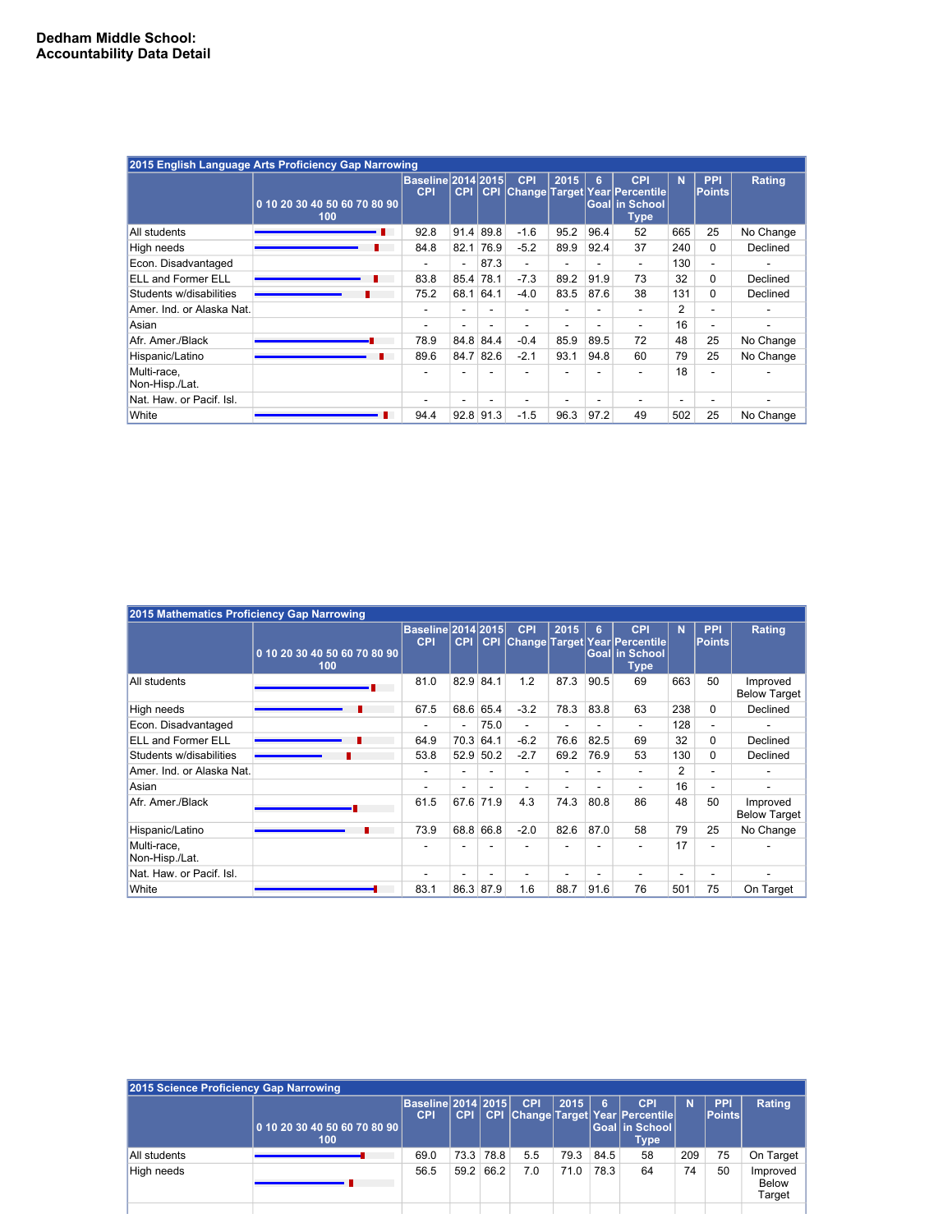| Econ. Disadvantaged           | $\overline{\phantom{a}}$ | $\blacksquare$           | 72.7                     | $\overline{\phantom{a}}$ | $\overline{\phantom{0}}$ | $\overline{\phantom{a}}$ | $\sim$                   | 44  | $\overline{\phantom{a}}$ |                                    |
|-------------------------------|--------------------------|--------------------------|--------------------------|--------------------------|--------------------------|--------------------------|--------------------------|-----|--------------------------|------------------------------------|
| <b>ELL and Former ELL</b>     |                          | -                        | $\overline{\phantom{a}}$ | -                        |                          | $\overline{\phantom{a}}$ | $\overline{\phantom{a}}$ | 10  | $\overline{\phantom{0}}$ |                                    |
| Students w/disabilities       | 47.5                     | 47.7                     | 51.5                     | 3.8                      | 65.0                     | 73.8                     | 44                       | 34  | 50                       | Improved<br><b>Below</b><br>Target |
| Amer. Ind. or Alaska Nat.     |                          | $\overline{\phantom{0}}$ | $\overline{\phantom{a}}$ | -                        |                          | $\overline{\phantom{a}}$ | -                        |     | $\overline{\phantom{a}}$ |                                    |
| Asian                         |                          | -                        | -                        | $\overline{\phantom{0}}$ |                          | $\overline{\phantom{0}}$ | -                        | 8   | $\overline{\phantom{0}}$ |                                    |
| Afr. Amer./Black              |                          | $\overline{\phantom{0}}$ | $\overline{\phantom{a}}$ | $\overline{\phantom{0}}$ |                          | $\overline{\phantom{0}}$ | $\overline{\phantom{a}}$ | 16  | $\overline{\phantom{0}}$ |                                    |
| Hispanic/Latino               |                          | -                        | $\overline{\phantom{a}}$ | $\overline{\phantom{0}}$ |                          | $\overline{\phantom{0}}$ | $\overline{\phantom{a}}$ | 23  | $\overline{\phantom{0}}$ |                                    |
| Multi-race,<br>Non-Hisp./Lat. |                          | -                        | -                        |                          |                          | $\overline{\phantom{0}}$ | -                        | 6   | $\overline{\phantom{0}}$ |                                    |
| Nat. Haw. or Pacif. Isl.      | $\overline{\phantom{0}}$ | -                        | $\overline{\phantom{a}}$ | $\overline{\phantom{0}}$ |                          | $\overline{\phantom{0}}$ | -                        | -   | $\overline{\phantom{0}}$ |                                    |
| White                         | 70.8                     | 76.9                     | 80.8                     | 3.9                      | 80.5                     | 85.4                     | 54                       | 155 | 75                       | On Target                          |

| 2015 English Language Arts Extra Credit |                    |                           |                          |                   |                                                                                                      |                                     |                |                   |
|-----------------------------------------|--------------------|---------------------------|--------------------------|-------------------|------------------------------------------------------------------------------------------------------|-------------------------------------|----------------|-------------------|
|                                         |                    | more)                     |                          |                   | Extra credit for increasing % Advanced (10% or Extra credit for decreasing % Warning/Failing (10% or | more)                               |                |                   |
|                                         | 2014<br>% Advanced | 2015<br><b>% Advanced</b> | N                        | <b>PPI Points</b> | 2014<br>$\frac{0}{0}$<br><b>Warning/Failing</b>                                                      | 2015<br>℅<br><b>Warning/Failing</b> | N <sub>1</sub> | <b>PPI Points</b> |
| All students                            | 13.1               | 15.6                      | 665                      | 25                | 4.0                                                                                                  | 4.8                                 | 665            | $\Omega$          |
| High needs                              | 6.3                | 6.7                       | 240                      | $\mathbf 0$       | 9.1                                                                                                  | 13.3                                | 240            | $\mathbf 0$       |
| Econ. Disadvantaged                     |                    | 10.8                      | 130                      |                   |                                                                                                      | 4.6                                 | 130            |                   |
| <b>ELL and Former ELL</b>               | 6.3                | 6.3                       | 32                       | $\mathbf{0}$      | 4.2                                                                                                  | 9.4                                 | 32             | $\mathbf 0$       |
| Students w/disabilities                 | 1.5                | 2.3                       | 131                      | 25                | 18.2                                                                                                 | 22.9                                | 131            | $\Omega$          |
| Amer. Ind. or Alaska Nat.               |                    |                           | 2                        |                   | $\overline{\phantom{0}}$                                                                             |                                     | $\overline{2}$ |                   |
| Asian                                   |                    |                           | 16                       |                   | ۰                                                                                                    |                                     | 16             |                   |
| Afr. Amer./Black                        | 7.8                | 14.6                      | 48                       | 25                | 11.8                                                                                                 | 8.3                                 | 48             | 25                |
| Hispanic/Latino                         | 2.8                | 6.3                       | 79                       | 25                | 5.6                                                                                                  | 7.6                                 | 79             | $\mathbf 0$       |
| Multi-race, Non-Hisp./Lat.              |                    |                           | 18                       |                   | -                                                                                                    |                                     | 18             |                   |
| Nat. Haw. or Pacif. Isl.                |                    |                           | $\overline{\phantom{0}}$ |                   | -                                                                                                    |                                     |                |                   |
| White                                   | 14.6               | 16.7                      | 502                      | 25                | 3.1                                                                                                  | 4.0                                 | 502            | 0                 |

| 2015 Mathematics Extra Credit |                    |                    |                          |                   |                                                                                                               |                                                 |                |                   |  |  |  |  |
|-------------------------------|--------------------|--------------------|--------------------------|-------------------|---------------------------------------------------------------------------------------------------------------|-------------------------------------------------|----------------|-------------------|--|--|--|--|
|                               |                    | more)              |                          |                   | Extra credit for increasing % Advanced (10% or Extra credit for decreasing % Warning/Failing (10% or<br>more) |                                                 |                |                   |  |  |  |  |
|                               | 2014<br>% Advanced | 2015<br>% Advanced | N                        | <b>PPI Points</b> | 2014<br>$\frac{0}{0}$<br><b>Warning/Failing</b>                                                               | 2015<br>$\frac{0}{0}$<br><b>Warning/Failing</b> | N              | <b>PPI Points</b> |  |  |  |  |
| All students                  | 28.2               | 33.6               | 663                      | 25                | 10.4                                                                                                          | 10.6                                            | 663            | $\Omega$          |  |  |  |  |
| High needs                    | 12.4               | 14.3               | 238                      | 25                | 21.9                                                                                                          | 26.9                                            | 238            | $\Omega$          |  |  |  |  |
| Econ. Disadvantaged           |                    | 21.1               | 128                      |                   |                                                                                                               | 16.4                                            | 128            |                   |  |  |  |  |
| <b>ELL and Former ELL</b>     | 12.5               | 12.5               | 32                       | $\mathbf{0}$      | 25.0                                                                                                          | 21.9                                            | 32             | 25                |  |  |  |  |
| Students w/disabilities       | 2.9                | 3.8                | 130                      | 25                | 37.5                                                                                                          | 46.2                                            | 130            | $\mathbf{0}$      |  |  |  |  |
| Amer. Ind. or Alaska Nat.     |                    |                    | 2                        |                   |                                                                                                               | -                                               | $\overline{2}$ |                   |  |  |  |  |
| Asian                         |                    |                    | 16                       |                   |                                                                                                               | $\overline{\phantom{0}}$                        | 16             |                   |  |  |  |  |
| Afr. Amer./Black              | 21.6               | 29.2               | 48                       | 25                | 27.5                                                                                                          | 22.9                                            | 48             | 25                |  |  |  |  |
| Hispanic/Latino               | 6.9                | 12.7               | 79                       | 25                | 23.6                                                                                                          | 24.1                                            | 79             | $\mathbf{0}$      |  |  |  |  |
| Multi-race, Non-Hisp./Lat.    |                    |                    | 17                       |                   |                                                                                                               | -                                               | 17             |                   |  |  |  |  |
| Nat. Haw. or Pacif. Isl.      |                    |                    | $\overline{\phantom{0}}$ |                   | ۰                                                                                                             | -                                               | ۰              |                   |  |  |  |  |
| White                         | 31.2               | 36.3               | 501                      | 25                | 6.4                                                                                                           | 7.2                                             | 501            | $\mathbf 0$       |  |  |  |  |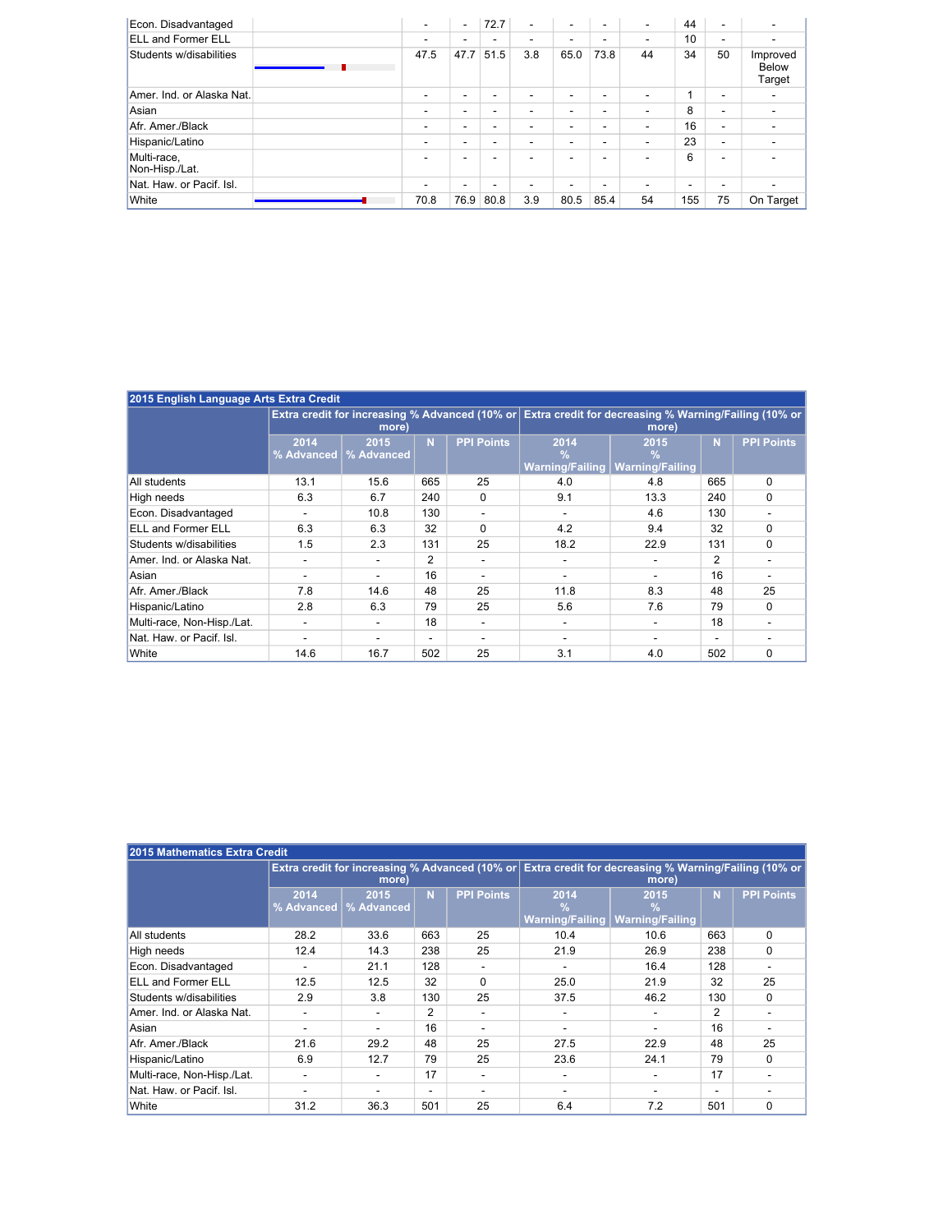| 2015 Science Extra Credit  |                          |                                 |                |                   |                       |                                                                                                               |          |                   |
|----------------------------|--------------------------|---------------------------------|----------------|-------------------|-----------------------|---------------------------------------------------------------------------------------------------------------|----------|-------------------|
|                            |                          | more)                           |                |                   |                       | Extra credit for increasing % Advanced (10% or Extra credit for decreasing % Warning/Failing (10% or<br>more) |          |                   |
|                            | 2014                     | 2015<br>% Advanced   % Advanced | N <sub>1</sub> | <b>PPI Points</b> | 2014<br>$\frac{9}{6}$ | 2015<br>$\frac{0}{0}$<br><b>Warning/Failing Warning/Failing</b>                                               | <b>N</b> | <b>PPI Points</b> |
| All students               | 1.6                      | 2.4                             | 209            | 25                | 14.6                  | 6.7                                                                                                           | 209      | 25                |
| High needs                 | 1.1                      | 1.4                             | 74             | 25                | 31.0                  | 18.9                                                                                                          | 74       | 25                |
| Econ. Disadvantaged        |                          | 2.3                             | 44             |                   |                       | 13.6                                                                                                          | 44       |                   |
| <b>ELL and Former ELL</b>  |                          |                                 | 10             |                   |                       |                                                                                                               | 10       |                   |
| Students w/disabilities    | 0.0                      | 0.0                             | 34             | $\mathbf{0}$      | 48.8                  | 35.3                                                                                                          | 34       | 25                |
| Amer. Ind. or Alaska Nat.  |                          |                                 | 1              |                   |                       |                                                                                                               |          |                   |
| Asian                      | -                        |                                 | 8              | -                 | -                     |                                                                                                               | 8        |                   |
| Afr. Amer./Black           |                          |                                 | 16             |                   |                       |                                                                                                               | 16       |                   |
| Hispanic/Latino            |                          |                                 | 23             |                   |                       |                                                                                                               | 23       |                   |
| Multi-race, Non-Hisp./Lat. | $\overline{\phantom{0}}$ |                                 | 6              | -                 |                       |                                                                                                               | 6        |                   |
| Nat. Haw. or Pacif. Isl.   |                          |                                 |                |                   |                       |                                                                                                               |          |                   |
| White                      | 1.4                      | 2.6                             | 155            | 25                | 8.5                   | 5.2                                                                                                           | 155      | 25                |

| 2015 English Language Arts Growth |                                                    |                          |                          |                          |                        |                                           |                          |                             |                     |
|-----------------------------------|----------------------------------------------------|--------------------------|--------------------------|--------------------------|------------------------|-------------------------------------------|--------------------------|-----------------------------|---------------------|
|                                   | 0 10 20 30 40 50 60 70 80 90 SGP SGP Change<br>100 |                          | 2014 2015                | <b>SGP</b>               | $6\phantom{a}$<br>Year | <b>Met</b><br><b>Safe</b><br>Goal Harbor? | <b>N</b>                 | <b>PPI</b><br><b>Points</b> | Rating              |
| All students                      |                                                    | 44.0                     | 43.0                     | $-1.0$                   | 51.0                   | No                                        | 647                      | 50                          | <b>Below Target</b> |
| High needs                        |                                                    | 46.0                     | 43.0                     | $-3.0$                   | 51.0                   | <b>No</b>                                 | 231                      | 50                          | <b>Below Target</b> |
| Econ. Disadvantaged               |                                                    | $\overline{\phantom{0}}$ | $\overline{\phantom{a}}$ | $\blacksquare$           | 51.0                   | $\overline{\phantom{a}}$                  | 126                      | $\blacksquare$              |                     |
| <b>ELL and Former ELL</b>         |                                                    | 60.0                     | 61.0                     | 1.0                      | 51.0                   | <b>No</b>                                 | 29                       | 100                         | Above Target        |
| Students w/disabilities           |                                                    | 42.5                     | 43.5                     | 1.0                      | 51.0                   | <b>No</b>                                 | 126                      | 50                          | <b>Below Target</b> |
| Amer. Ind. or Alaska Nat.         |                                                    | $\overline{\phantom{0}}$ |                          | $\overline{\phantom{a}}$ | 51.0                   | $\blacksquare$                            | 2                        | $\overline{\phantom{0}}$    |                     |
| Asian                             |                                                    | $\overline{\phantom{0}}$ | $\overline{\phantom{a}}$ | $\blacksquare$           | 51.0                   | $\overline{\phantom{a}}$                  | 16                       | $\overline{\phantom{a}}$    | -                   |
| Afr. Amer./Black                  |                                                    | 46.0                     | 57.5                     | 11.5                     | 51.0                   | <b>No</b>                                 | 46                       | 75                          | On Target           |
| Hispanic/Latino                   |                                                    | 53.0                     | 44.0                     | $-9.0$                   | 51.0                   | <b>No</b>                                 | 75                       | 50                          | <b>Below Target</b> |
| Multi-race,<br>Non-Hisp./Lat.     |                                                    | $\overline{\phantom{0}}$ |                          | $\blacksquare$           | 51.0                   | $\overline{\phantom{a}}$                  | 17                       | $\overline{\phantom{0}}$    |                     |
| Nat. Haw. or Pacif. Isl.          |                                                    | $\overline{\phantom{0}}$ |                          | $\overline{\phantom{a}}$ | 51.0                   | $\overline{\phantom{a}}$                  | $\overline{\phantom{a}}$ | $\overline{\phantom{0}}$    |                     |
| <b>White</b>                      |                                                    | 42.0                     | 42.0                     | 0.0                      | 51.0                   | <b>No</b>                                 | 491                      | 50                          | <b>Below Target</b> |

|                            | 0 10 20 30 40 50 60 70 80 90 SGP SGP Change Year<br>100 | $\vert$ 2014 $\vert$ 2015 $\vert$ |                          | <b>SGP</b>               | 6 <sup>1</sup> | <b>Met</b><br><b>Safe</b><br>Goal Harbor? | <b>N</b>       | <b>PPI</b><br>$  \mathsf{Points}  $ | Rating                   |
|----------------------------|---------------------------------------------------------|-----------------------------------|--------------------------|--------------------------|----------------|-------------------------------------------|----------------|-------------------------------------|--------------------------|
| All students               |                                                         | 49.0                              | 47.0                     | $-2.0$                   | 51.0           | No                                        | 645            | 50                                  | <b>Below Target</b>      |
| High needs                 |                                                         | 50.0                              | 43.0                     | $-7.0$                   | 51.0           | No                                        | 229            | 50                                  | <b>Below Target</b>      |
| Econ. Disadvantaged        |                                                         |                                   | $\sim$                   | $\overline{\phantom{a}}$ | 51.0           | $\sim$                                    | 125            | $\overline{\phantom{a}}$            |                          |
| <b>ELL and Former ELL</b>  |                                                         | 59.0                              | 67.5                     | 8.5                      | 51.0           | No                                        | 28             | 100                                 | Above Target             |
| Students w/disabilities    |                                                         | 43.0                              | 37.0                     | $-6.0$                   | 51.0           | No                                        | 125            | 25                                  | <b>Below Target</b>      |
| Amer. Ind. or Alaska Nat.  |                                                         | $\overline{\phantom{a}}$          | $\sim$                   | $\sim$                   | 51.0           | $\sim$                                    | $\overline{2}$ | $\overline{\phantom{a}}$            | $\overline{\phantom{0}}$ |
| Asian                      |                                                         |                                   | $\overline{\phantom{0}}$ |                          | 51.0           | $\sim$                                    | 16             | $\overline{\phantom{a}}$            |                          |
| Afr. Amer./Black           |                                                         | 55.0                              | 54.0                     | $-1.0$                   | 51.0           | Yes                                       | 46             | 75                                  | On Target                |
| Hispanic/Latino            |                                                         | 50.0                              | 52.0                     | 2.0                      | 51.0           | No                                        | 74             | 75                                  | On Target                |
| Multi-race, Non-Hisp./Lat. |                                                         | $\overline{\phantom{a}}$          | $\sim$                   | $\sim$                   | 51.0           | $\sim$                                    | 16             | $\sim$                              | $\overline{\phantom{0}}$ |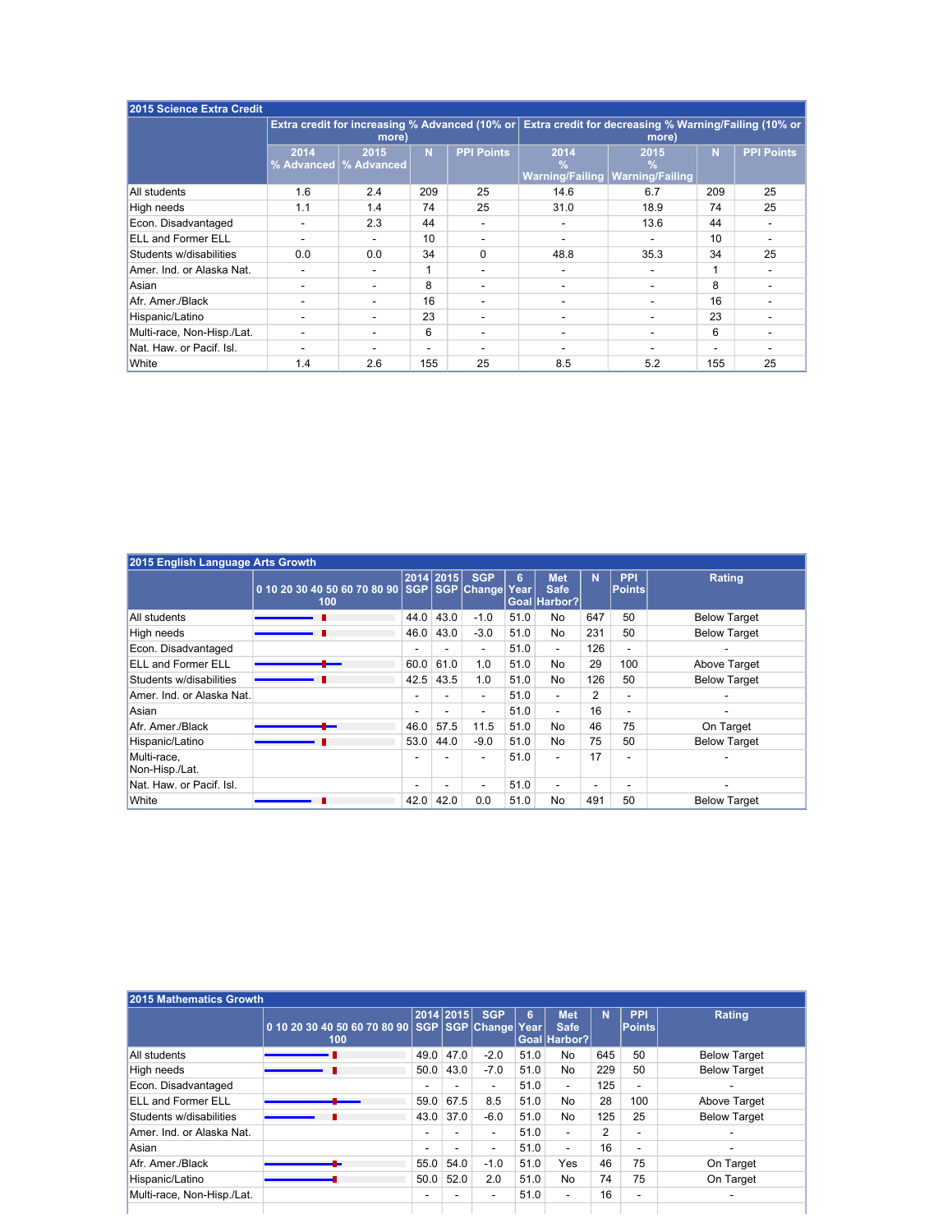| Nat<br>$\mathbf{F}$ is $\mathbf{F}$<br>Pacıt.<br>$\sim$ r<br>нам<br>w |        |                       |   | $\sim$ $\sim$<br><u>.</u> |     |                      |                                   |              |
|-----------------------------------------------------------------------|--------|-----------------------|---|---------------------------|-----|----------------------|-----------------------------------|--------------|
| White                                                                 | ່ 48.ບ | $\mathbf{a}$<br>68. U | - | F <sub>1</sub><br>ັ       | Yes | 49 <sup>4</sup><br>∼ | $\rightarrow$ $\rightarrow$<br>ъ. | ⊺arɑet<br>)n |

| 2015 Extra credit for English language proficiency growth |                  |             |                        |                   |  |  |  |  |  |  |  |
|-----------------------------------------------------------|------------------|-------------|------------------------|-------------------|--|--|--|--|--|--|--|
|                                                           | <b>2015 SGPA</b> | 2015 Target | <b>SGPA N Included</b> | <b>PPI Points</b> |  |  |  |  |  |  |  |
| All students                                              |                  | 60          |                        |                   |  |  |  |  |  |  |  |
| High needs                                                |                  | 60          | 19                     |                   |  |  |  |  |  |  |  |
| <b>ELL and Former ELL</b>                                 |                  | 60          | 19                     |                   |  |  |  |  |  |  |  |

| 2015 Assessment Participation |                |                              |                          |                                      |                 |                          |                          |                                      |                 |                          |                          |                               |
|-------------------------------|----------------|------------------------------|--------------------------|--------------------------------------|-----------------|--------------------------|--------------------------|--------------------------------------|-----------------|--------------------------|--------------------------|-------------------------------|
|                               |                | <b>English Language Arts</b> |                          | <b>Mathematics</b>                   |                 | <b>Science</b>           |                          |                                      |                 |                          |                          |                               |
|                               | Enrolled       | Assessed                     | $\frac{9}{6}$            | <b>Met</b><br><b>Target</b><br>(95%) | <b>Enrolled</b> | <b>Assessed</b>          | $\frac{9}{6}$            | <b>Met</b><br><b>Target</b><br>(95%) | <b>Enrolled</b> | <b>Assessed</b>          | $\frac{9}{6}$            | <b>Met</b><br>Target<br>(95%) |
| All students                  | 675            | 670                          | 99                       | Yes                                  | 676             | 670                      | 99                       | Yes                                  | 213             | 211                      | 99                       | Yes                           |
| High needs                    | 247            | 244                          | 99                       | Yes                                  | 248             | 244                      | 98                       | <b>Yes</b>                           | 78              | 76                       | 97                       | Yes                           |
| Econ. Disadvantaged           | 136            | 135                          | 99                       | Yes                                  | 137             | 134                      | 98                       | Yes                                  | 48              | 46                       | 96                       | Yes                           |
| <b>ELL and Former ELL</b>     | 34             | 32                           | 94                       | No                                   | 35              | 34                       | 97                       | Yes                                  | 11              |                          |                          |                               |
| Students w/disabilities       | 132            | 131                          | 99                       | Yes                                  | 132             | 130                      | 98                       | <b>Yes</b>                           | 35              | 34                       | 97                       | Yes                           |
| Amer. Ind. or Alaska Nat.     | $\overline{2}$ | $\overline{\phantom{0}}$     | ۰                        |                                      | 2               |                          |                          | ۰                                    | 1               |                          |                          |                               |
| Asian                         | 16             | ۰                            | $\overline{\phantom{a}}$ |                                      | 16              | ۰                        | $\overline{\phantom{0}}$ | $\overline{\phantom{0}}$             | 8               | ۰                        | $\blacksquare$           | -                             |
| Afr. Amer./Black              | 50             | 50                           | 100                      | Yes                                  | 51              | 51                       | 100                      | Yes                                  | 18              | $\overline{\phantom{a}}$ | $\overline{\phantom{0}}$ |                               |
| Hispanic/Latino               | 81             | 80                           | 99                       | Yes                                  | 81              | 80                       | 99                       | Yes                                  | 24              |                          | $\overline{\phantom{a}}$ |                               |
| Multi-race, Non-Hisp./Lat.    | 18             | $\overline{\phantom{a}}$     | Ξ.                       |                                      | 18              | $\overline{\phantom{a}}$ | $\overline{\phantom{0}}$ | $\sim$                               | 6               |                          | $\overline{\phantom{a}}$ | -                             |
| Nat. Haw. or Pacif. Isl.      | ۰              |                              | -                        |                                      |                 |                          | $\overline{\phantom{0}}$ |                                      |                 |                          | $\overline{\phantom{0}}$ |                               |
| White                         | 508            | 505                          | 99                       | Yes                                  | 508             | 504                      | 99                       | Yes                                  | 156             | 155                      | 99                       | Yes                           |